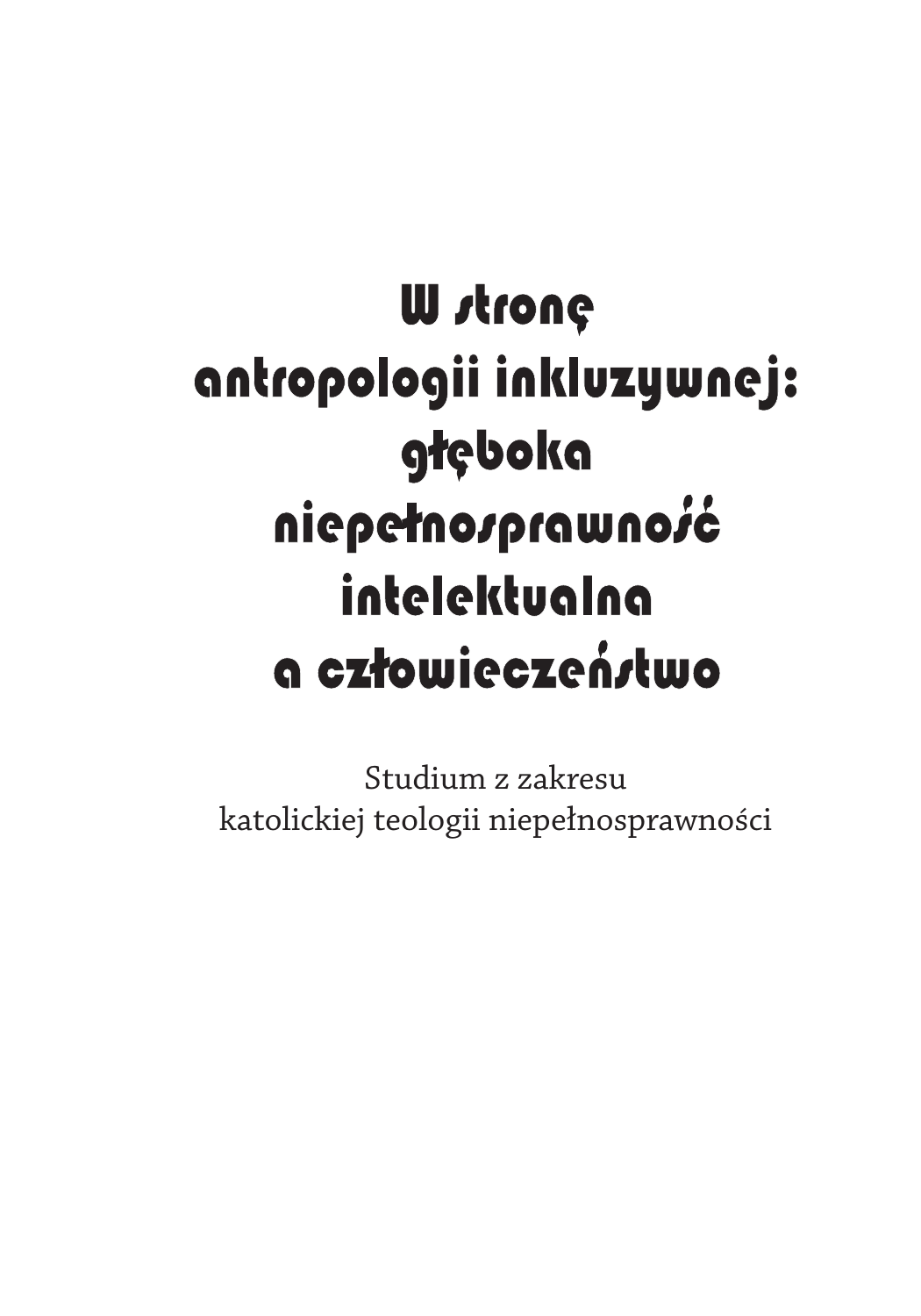Prace Naukowe

 $\overline{\mathscr{C}}$ 

Uniwersytetu Śląskiego<br>w Katowicach<br>nr 3821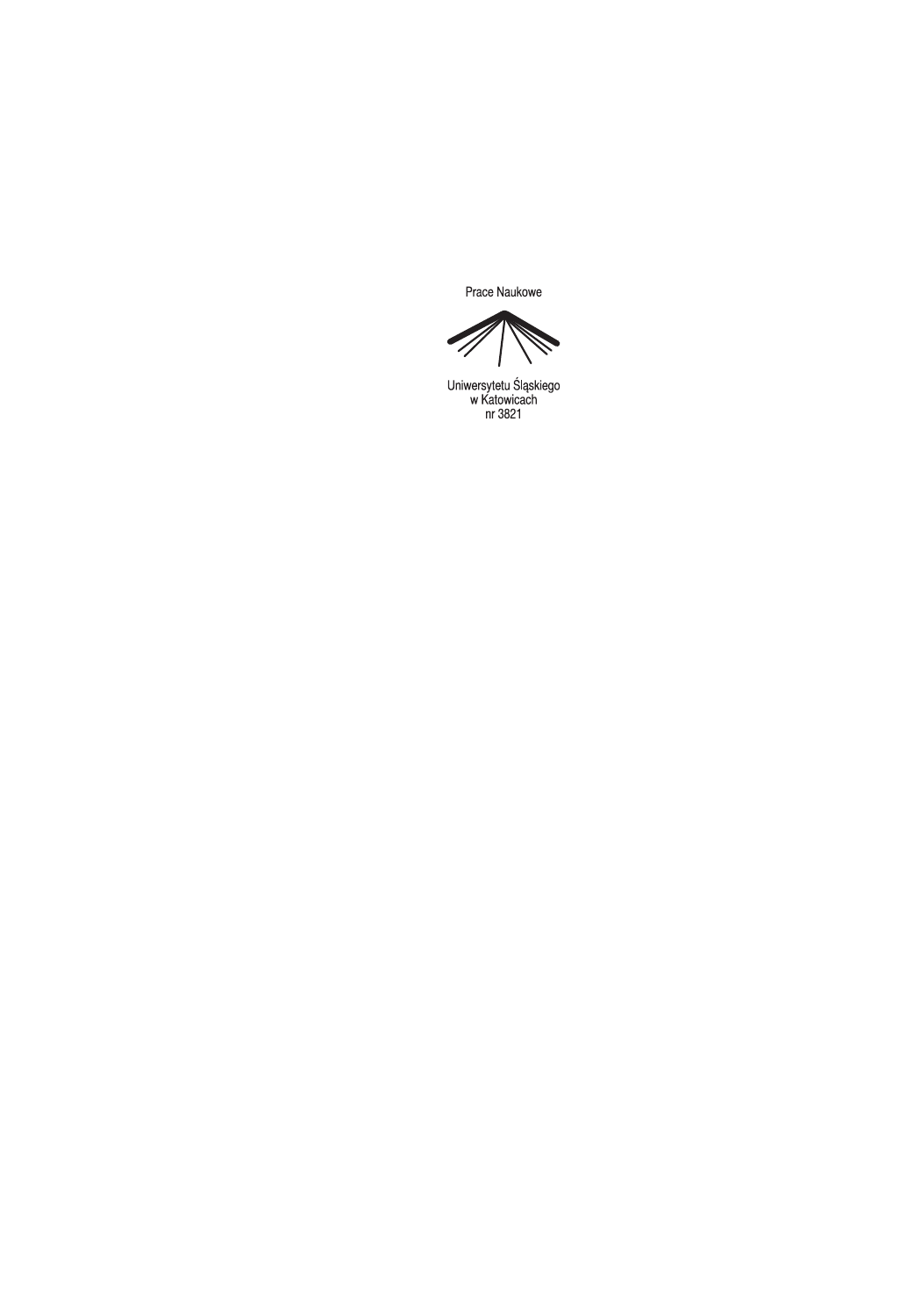**Anna Mouszawska** 

# **W** strone antropologii inkluzywnej: głęboka niepełnosprawność intelektualna a człowieczeństwo

Studium z zakresu katolickiej teologii niepełnosprawności

Wydawnictwo Uniwersytetu Śląskiego • Katowice 2019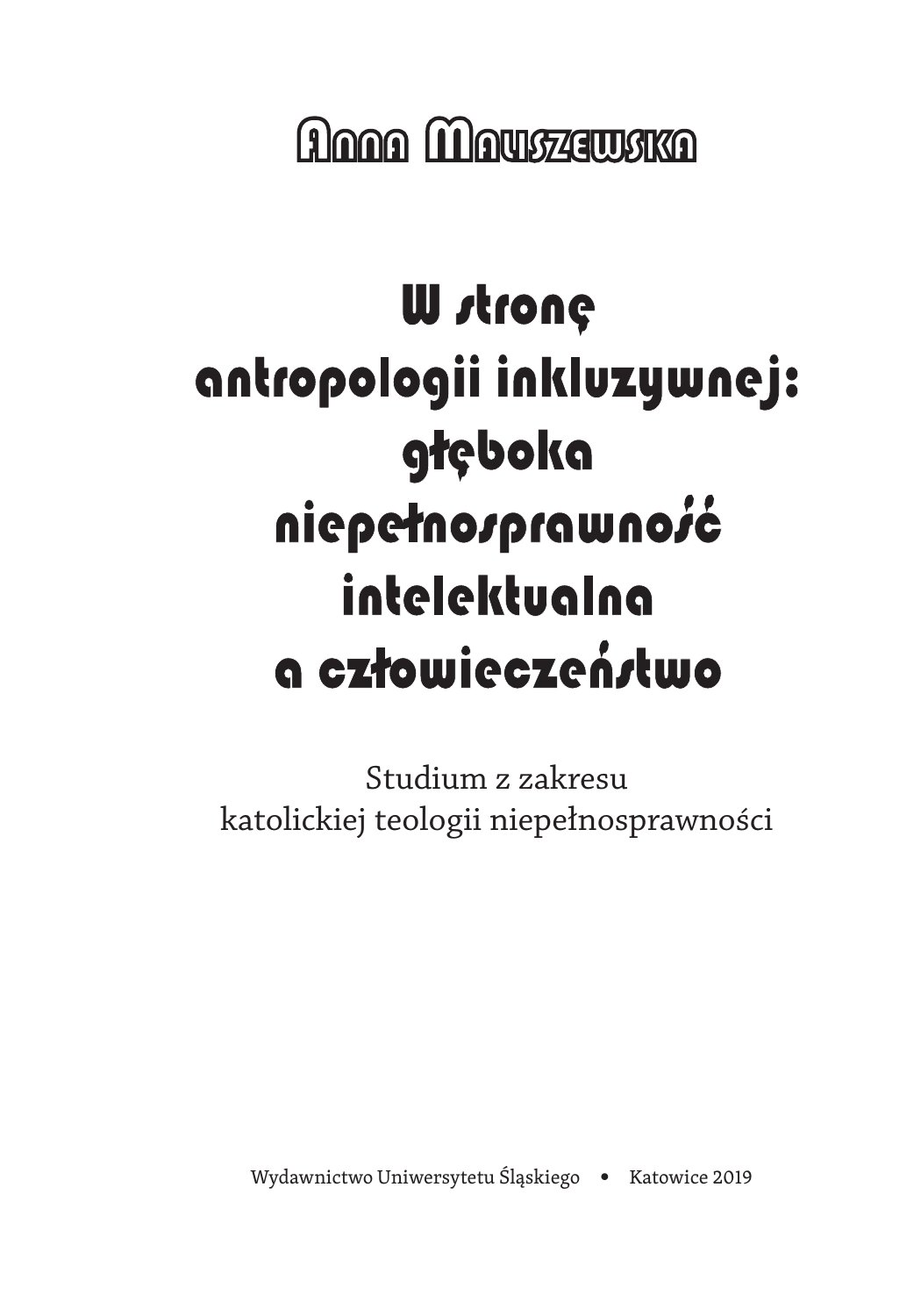Recenzent Andrzej Draguła

Praca powstała w wyniku realizacji projektu badawczego o nr 2016/21/D/ HS1/03402 finansowanego ze środków Narodowego Centrum Nauki.

Redakcja Bożena Pietyra

Projekt okładki Łukasz Samiec OFMConv

Ilustracja na okładce Sebastian Żurawski

Korekta Marzena Marczyk

Łamanie Marek Zagniński / Beata Klyta

Copyright © 2019 by Wydawnictwo Uniwersytetu Śląskiego Wszelkie prawa zastrzeżone

ISSN 0208-6336 ISSN 978-83-226-3590-2 (wersja drukowana) ISSN 978-83-226-3591-9 (wersja elektroniczna)

Wydawca Wydawnictwo Uniwersytetu Śląskiego ul. Bankowa 12B, 40 -007 Katowice www.wydawnictwo.us.edu.pl e‑mail: wydawus@us.edu.pl

Wydanie I. Ark. druk. 20,75. Ark. wyd. 25,0. Papier offsetowy III, 90 g Cena 38 zł (+ VAT) Druk i oprawa: Volumina.pl Daniel Krzanowski ul. Księcia Witolda 7–9, 71‑063 Szczecin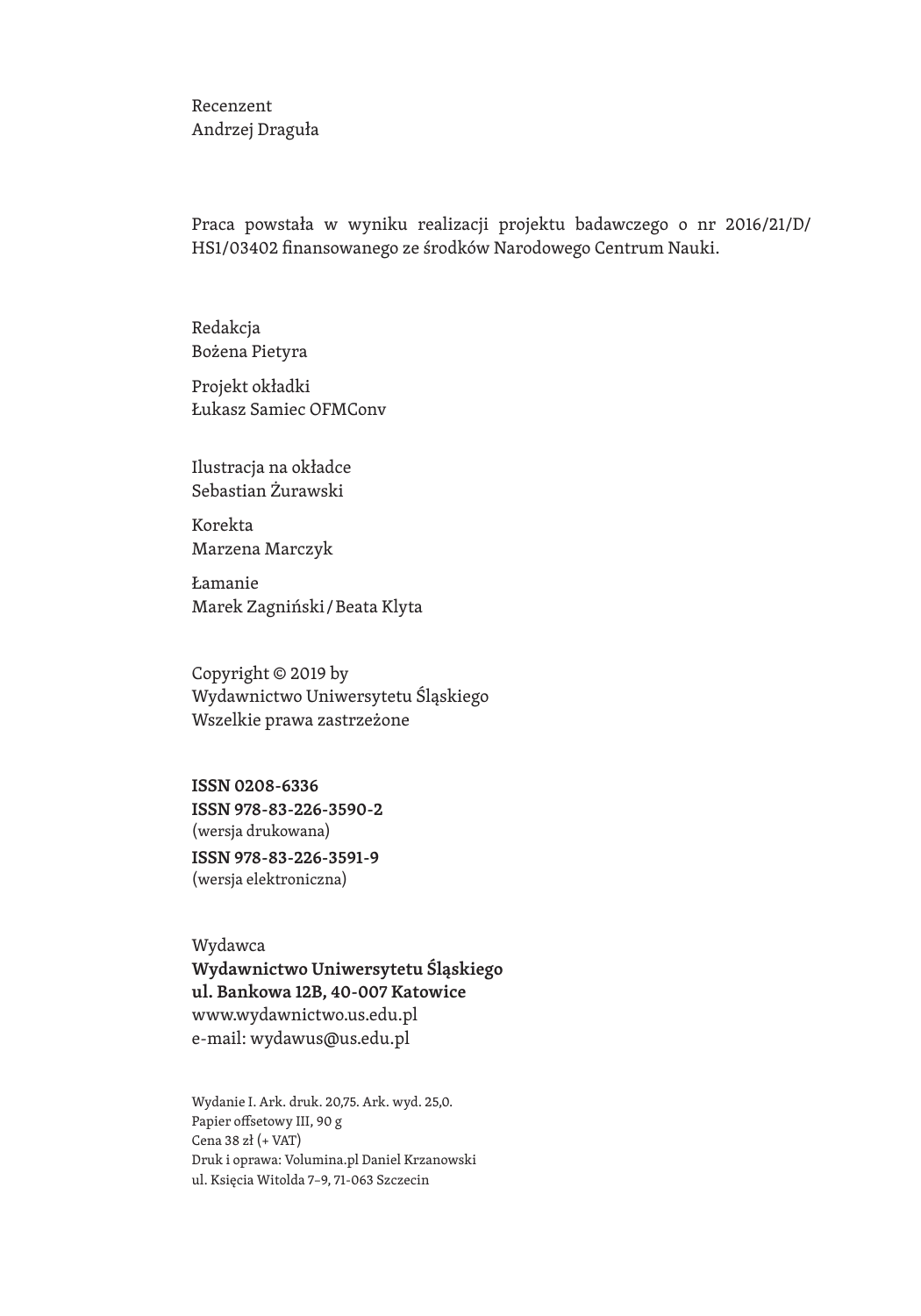# **Spis treści**

## **Część I Wstęp do teologii niepełnosprawności**

#### Rozdział 1.

|                                                                      | 37  |
|----------------------------------------------------------------------|-----|
| 1.1. Początki i teoretyczna podbudowa – disability studies           | 37  |
| 1.2. Konieczność zachowania medycznego modelu niepełnosprawności     | 44  |
| 1.3. Upośledzenie a niepełnosprawność - problem precyzji językowej   | 48  |
|                                                                      | 50  |
| 1.5. Doświadczenie cielesne jako miejsce teologii                    | 52  |
| 1.6. Teologia niepełnosprawności jako teologia wyzwolenia            | 54  |
| 1.7. Niepełnosprawność: wynik grzechu czy (s)twórcza inwencja Boga?  | 57  |
| 1.8. Metoda/metody w teologii niepełnosprawności: opis, ocena, wybór | 64  |
| 1.8.1. Rola osobistego doświadczenia niepełnosprawności              | 64  |
| 1.8.2. Nauki szczegółowe i badania empiryczne a teologia             | 68  |
|                                                                      | 71  |
| Rozdział 2.                                                          |     |
| Historia opresji? Współczesne spojrzenie w przeszłość                | 80  |
|                                                                      | 83  |
|                                                                      | 84  |
|                                                                      | 90  |
|                                                                      | 98  |
| 2.3. Starożytność chrześcijańska - czasy ojców Kościoła              | 104 |
|                                                                      | 108 |
|                                                                      | 112 |

2.6. Współczesność 117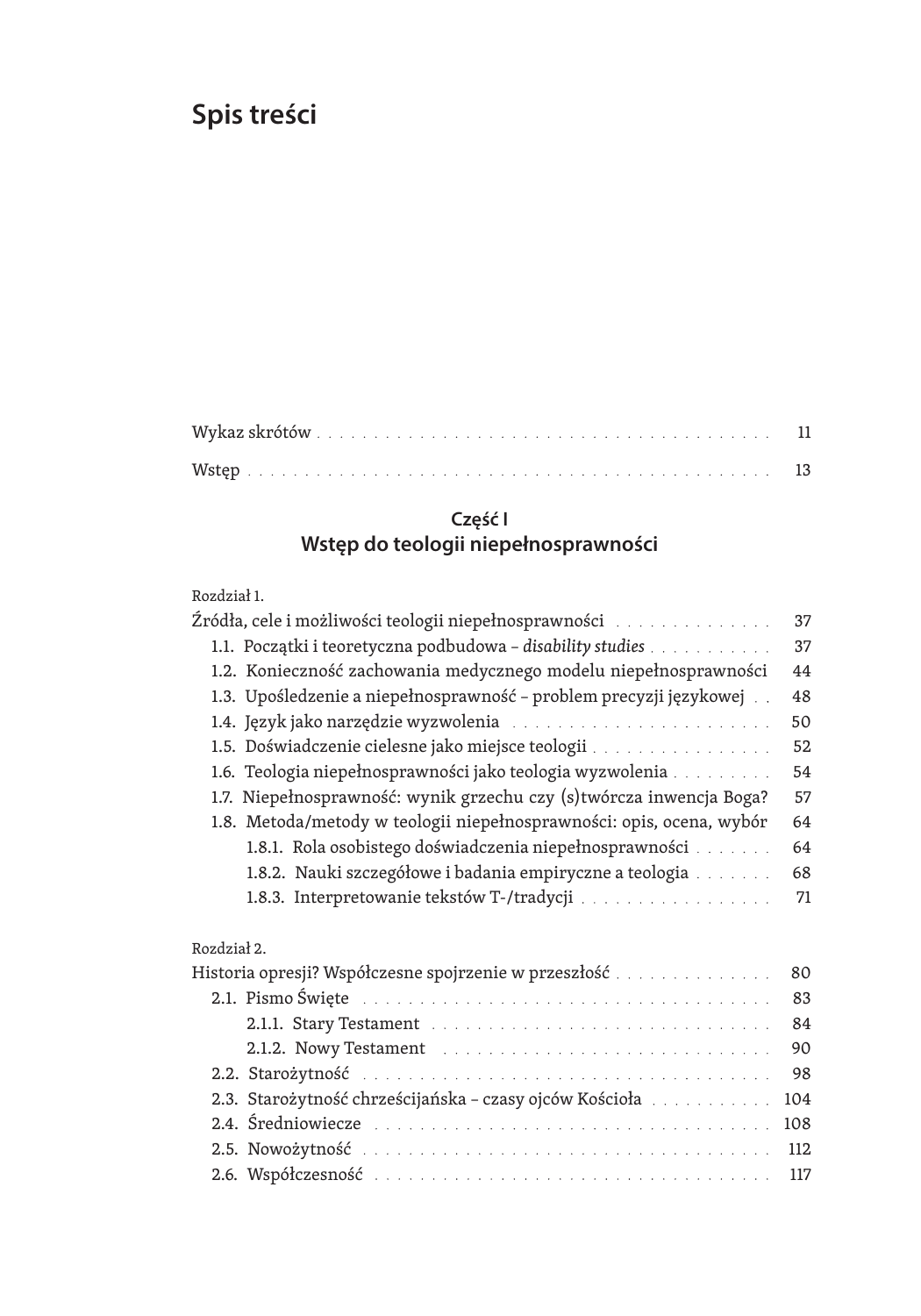# 6 Spis treści

#### Rozdział 3.

| Teologiczne próby rozwiązania problemu człowieczeństwa osób z głęboką                                          |     |
|----------------------------------------------------------------------------------------------------------------|-----|
| niepełnosprawnością intelektualną do miesta do miesta internet ale stategie stategie stategie stategie stategi | 120 |
| 3.1. Przegląd stanowisk teologów niepełnosprawności                                                            | 120 |
| 3.1.1. Amos Yong, Theology and Down Syndrome: Reimagining Disabili-                                            |     |
|                                                                                                                | 121 |
| 3.1.2. Thomas E. Reynolds, Vulnerable Communion: A Theology of Disa-                                           |     |
|                                                                                                                | 127 |
| 3.1.3. Hans Reinders, Receiving the Gift of Friendship: Profound Disabi-                                       |     |
| lity, Theological Anthropology, and Ethics (2008)                                                              | 129 |
| 3.1.4. Molly Haslam, A Constructive Theology of Intellectual Disability.                                       |     |
| Human Being as Mutuality and Response (2012)                                                                   | 131 |
| 3.1.5. Myroslaw Tataryn, Maria Truchan-Tataryn, Discovering Trinity                                            |     |
| in Disability: A Theology for Embracing Difference $(2013)$ .                                                  | 134 |
| 3.1.6. Jill Harshaw, God Beyond Words: Christian Theology and the Spi-                                         |     |
| ritual Experiences of People with Profound Intellectual Disabilities                                           |     |
|                                                                                                                | 135 |
| 3.1.7. Podsumowanie: wspólne tendencje, różnice i dylematy                                                     | 138 |
| 3.2. Współczesne nauczanie Kościoła katolickiego o osobach z niepełno-                                         |     |
| sprawnością intelektualną enterializmu anteriorum anteriorum anteriorum anteriorum anteriorum anteriorum anter | 139 |
| 3.2.1. Ludzie/ Waloryzacja człowieczeństwa                                                                     | 141 |
| 3.2.2. Nadludzie?/ Nadwaloryzacja człowieczeństwa                                                              | 145 |
| 3.2.3. Podludzie? / Dewaloryzacja człowieczeństwa                                                              | 147 |
|                                                                                                                |     |

#### **Część II Antropologia inkluzywna**

#### Rozdział 4.

| Rozumność i wolność: Człowiek z głęboką niepełnosprawnością intelektu-                                         |     |
|----------------------------------------------------------------------------------------------------------------|-----|
| alną jako podmiot rozumny i wolny matematica and state and state in the state of 157                           |     |
| 4.1. Osoby o zbliżonej kondycji - płody i małe dzieci w nauczaniu Magi-                                        |     |
|                                                                                                                |     |
| 4.2. Możliwości rozwiązania napięcia: rozumność i wolność każdej osoby                                         |     |
| ludzkiej kontra pełnia człowieczeństwa osób niepełnosprawnych                                                  |     |
|                                                                                                                |     |
| 4.3. Rozumność i wolność każdego człowieka: przekonać intelekt, uru-                                           |     |
| chomić wyobraźnię en markowych w markowych występujący w markowych w markowych w markowych w markowych w marko | 170 |
|                                                                                                                |     |
| Rozdział 5.                                                                                                    |     |
| Imago Dei: Człowiek z głęboką niepełnosprawnością intelektualną                                                |     |
|                                                                                                                |     |
|                                                                                                                |     |

| jako imago Dei <i>kartaaria karte kaisten karte karte karte suurik</i> istoria 183 |  |
|------------------------------------------------------------------------------------|--|
| 5.1. Znaczenie imago Dei dla antropologii teologicznej 187                         |  |
|                                                                                    |  |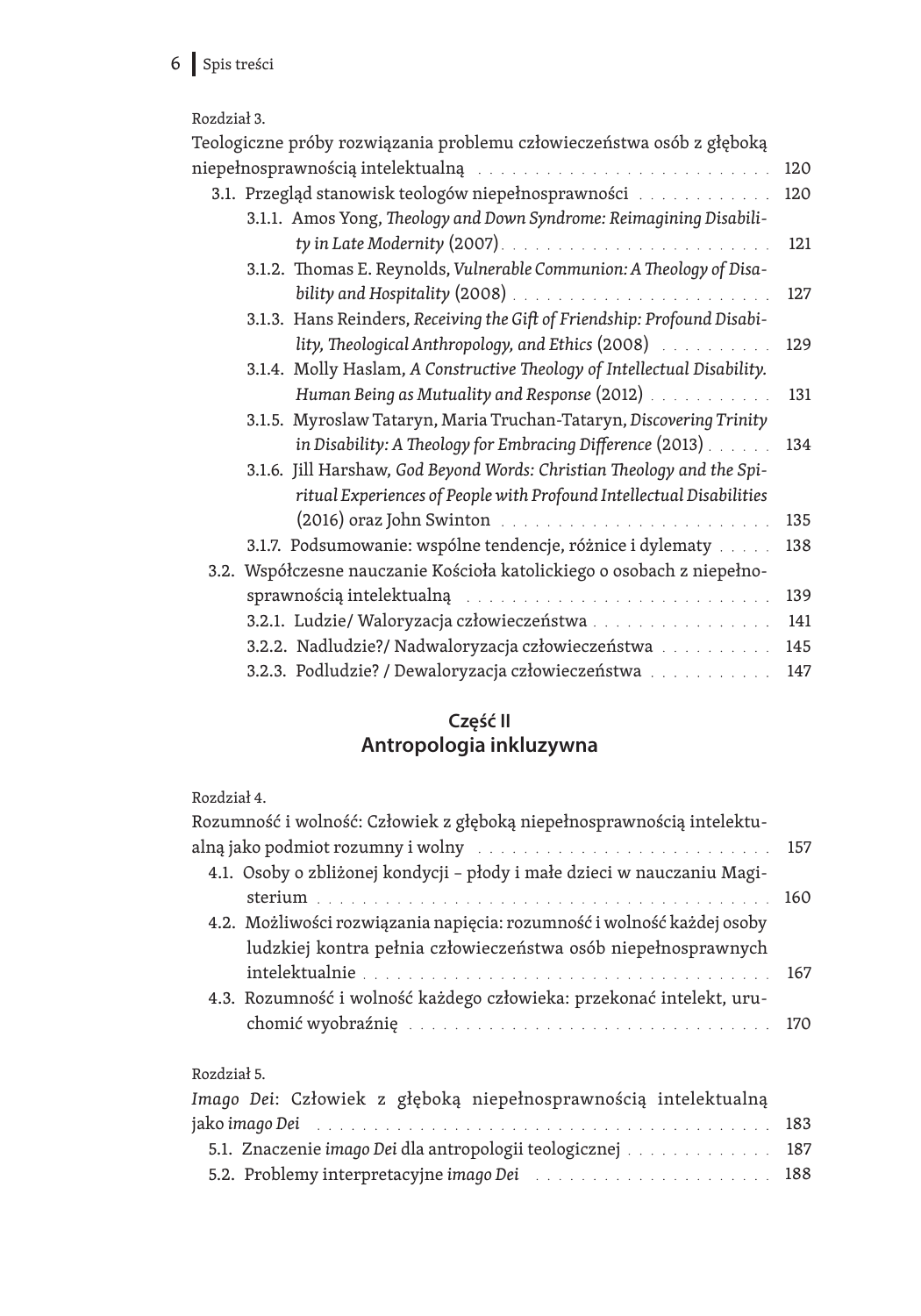## 7 Spis treści

|             | 5.3. Interpretacja imago Dei w tradycji teologicznej prostawa w statem star                                    | 193 |
|-------------|----------------------------------------------------------------------------------------------------------------|-----|
|             |                                                                                                                | 201 |
|             | 5.4.1. Wolność człowieka jako obraz imago Dei                                                                  | 202 |
|             | 5.4.2. Relacyjność jako imago Dei: relacyjne ukonstytuowanie i powo-                                           |     |
|             |                                                                                                                | 204 |
|             | 5.4.3. Panowanie nad stworzeniem jako imago Dei                                                                | 210 |
|             | 5.5. Szczególne cechy imago Dei w osobach z głęboką niepełnosprawno-                                           |     |
|             | ścią intelektualną en antarazza antarazza antarazza antarazza antarazza antarazza antarazza antarazza antarazz | 212 |
|             | 5.5.1. Niepełnosprawny człowiek - niepełnosprawny Bóg?                                                         | 212 |
|             |                                                                                                                | 216 |
|             |                                                                                                                |     |
| Rozdział 6. |                                                                                                                |     |
|             | Człowiek z głęboką niepełnosprawnością intelektualną objawicielem czło-                                        |     |
| wieczeństwa |                                                                                                                | 221 |
|             | 6.1. Człowiek jako istota krucha i zależna - powołanie do wspólnoty                                            | 223 |
|             | 6.2. Człowiek jako istota niepowtarzalna - dekonstrukcja kultu normal-                                         |     |
|             |                                                                                                                | 245 |
|             | 6.3. Człowiek jako istota powołana do świętowania - priorytet istnienia                                        |     |
|             |                                                                                                                | 253 |
|             |                                                                                                                |     |
| Rozdział 7. |                                                                                                                |     |
|             | Człowiek z głęboką niepełnosprawnością intelektualną w pełni członkiem                                         |     |
|             |                                                                                                                | 264 |
|             | 7.1. Stan refleksji teologicznej na temat sakramentów oraz orzeczenia                                          |     |
|             | dogmatyczne o sakramentach w ogólności w kontekście głębokiej                                                  |     |
|             |                                                                                                                | 265 |
|             | 7.2. Sakramenty wtajemniczenia chrześcijańskiego: chrzest, bierzmowa-                                          |     |
|             | nie, Eucharystia w życiu osób z głęboką niepełnosprawnością inte-                                              |     |
|             |                                                                                                                | 274 |
|             | 7.3. Sakramenty uzdrowienia: sakrament pokuty i pojednania oraz                                                |     |
|             | namaszczenia chorych w życiu osób z głęboką niepełnosprawnością                                                |     |

| intelektualna a liturgia eta alegarra arte eta alegarra eta alegarra arte alegarra arte alegarra arte alegarra |  |
|----------------------------------------------------------------------------------------------------------------|--|
|                                                                                                                |  |
|                                                                                                                |  |
|                                                                                                                |  |

7.4. Niepełnosprawny Kościół? Osoby z głęboką niepełnosprawnością

intelektualną 297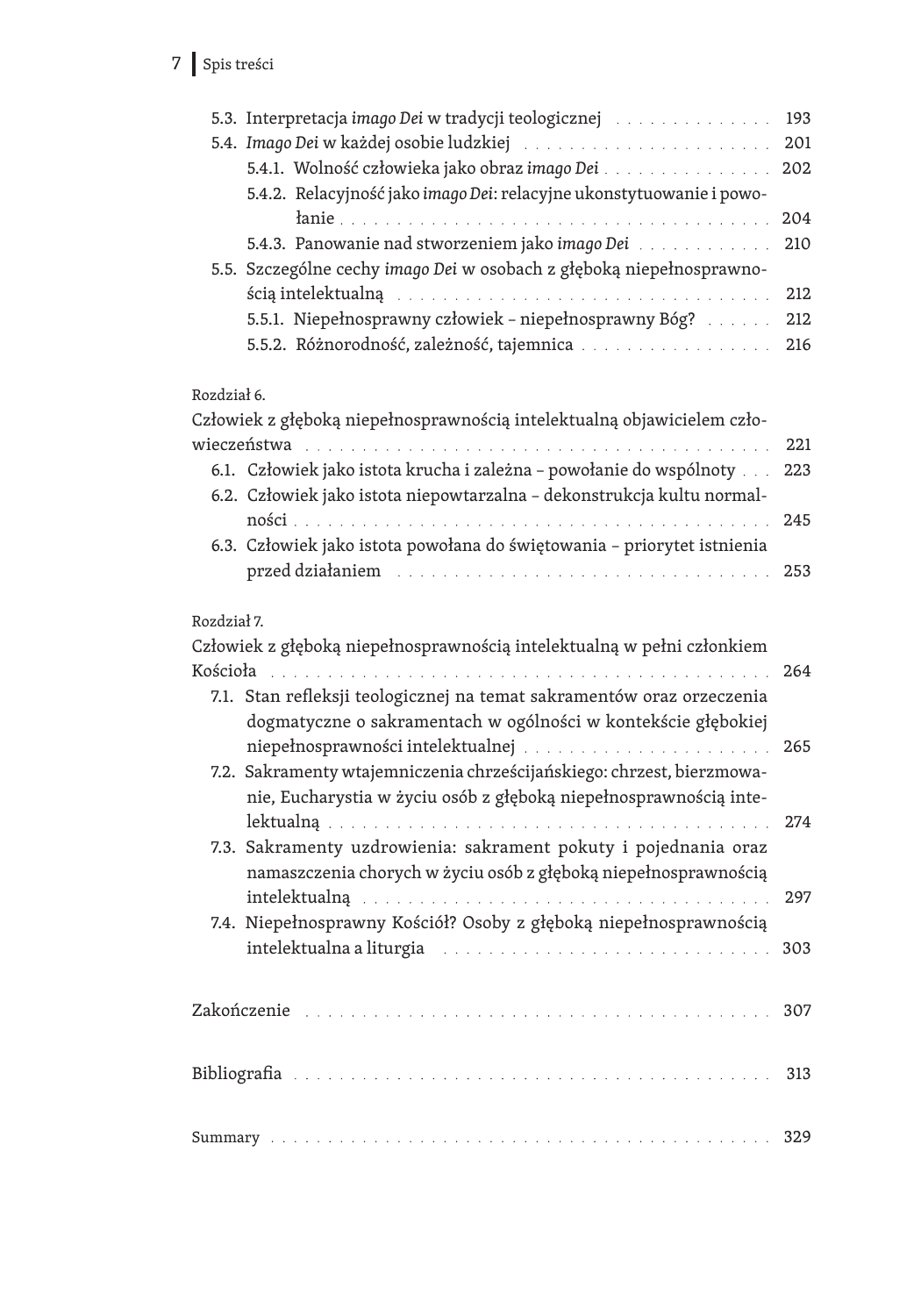# **Table of contents**

| List of abbreviations enterpreterment of the contract of the state of the contract of the contract of the contr |  |  |  |  |  |  |  |  |  |
|-----------------------------------------------------------------------------------------------------------------|--|--|--|--|--|--|--|--|--|
|                                                                                                                 |  |  |  |  |  |  |  |  |  |

## **Part One Introduction to theology of disability**

#### Chapter 1

| Sources, aims, and perspectives in theology of disability                                                            | 37  |
|----------------------------------------------------------------------------------------------------------------------|-----|
| 1.1 The beginnings and theoretical underpinnings - disability studies                                                | 37  |
| 1.2 Necessity of keeping the medical model of disability                                                             | 44  |
| 1.3 Impairment and disability - the issue of language accuracy                                                       | 48  |
|                                                                                                                      | 50  |
| 1.5 Corporeal experience as theological locus                                                                        | 52  |
| 1.6 Theology of disability as liberation theology                                                                    | 54  |
| 1.7 Disability: A result of sin or divine in(ter)vention?                                                            | 57  |
| 1.8 Method/methods in theology of disability: description, assessment,                                               |     |
|                                                                                                                      | 64  |
| 1.8.1 The role of personal experience of disability                                                                  | 64  |
| 1.8.2 Exact science and empirical research vs. theology                                                              | 64  |
|                                                                                                                      | 71  |
| Chapter 2                                                                                                            |     |
| History of oppression? A contemporary view on the past and successive of oppression? A contemporary view on the past | 80  |
|                                                                                                                      | 83  |
|                                                                                                                      | 84  |
|                                                                                                                      | 90  |
|                                                                                                                      | 98  |
| 2.3 Christian antiquity - the times of the Church Fathers                                                            | 104 |
|                                                                                                                      | 108 |
|                                                                                                                      | 112 |
|                                                                                                                      | 117 |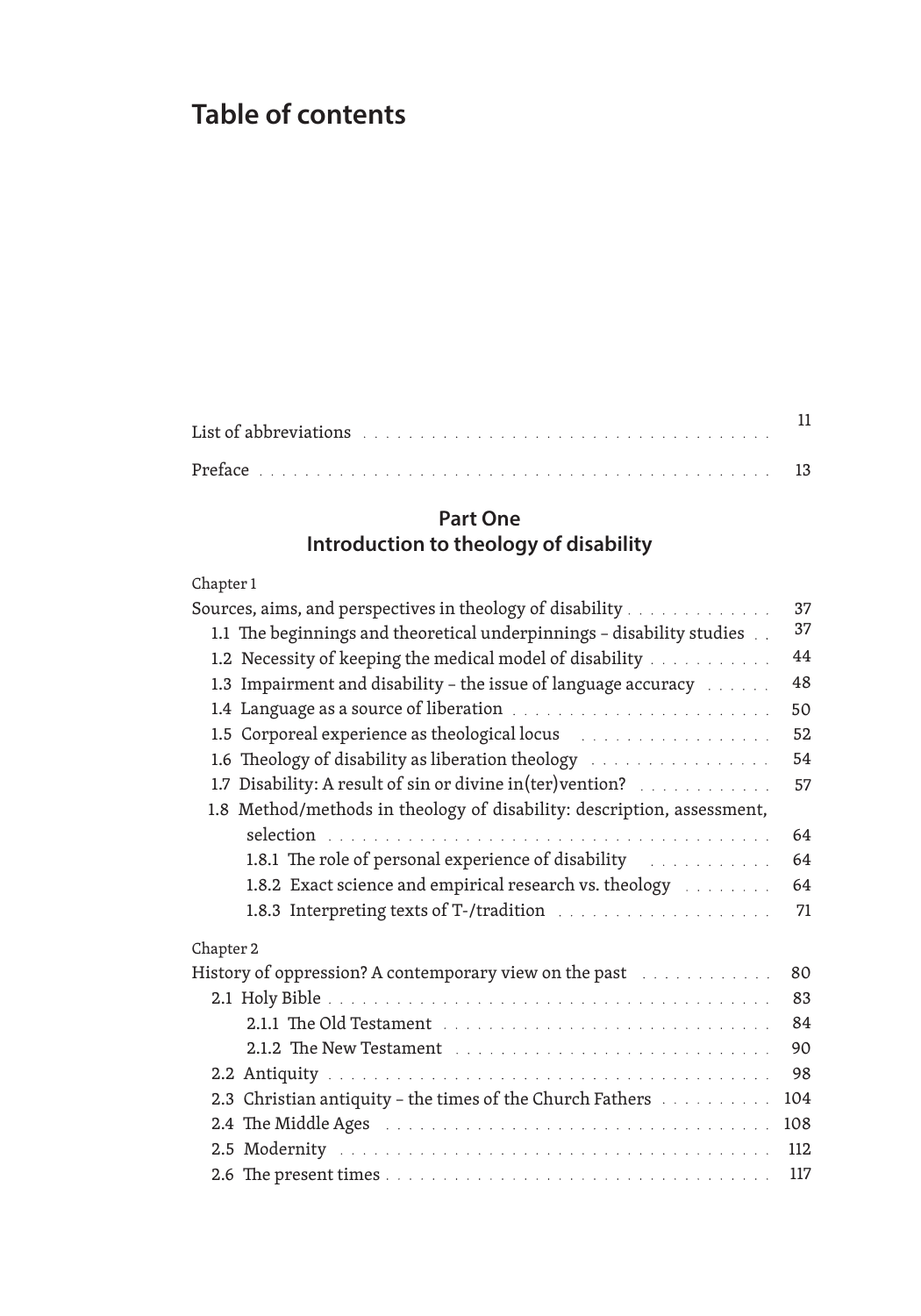# 9 Contents

#### Chapter 3

| Theological attempts to solve the problem relating to humanity of persons    |     |
|------------------------------------------------------------------------------|-----|
|                                                                              | 120 |
| 3.1 Survey of standpoints taken by theologians of disability                 | 120 |
| 3.1.1 Yong Amos, Theology and Down Syndrome: Reimagining Disability          |     |
|                                                                              | 121 |
| 3.1.2 Thomas E. Reynolds, Vulnerable Communion: A Theology of Disa-          |     |
|                                                                              | 127 |
| 3.1.3 Hans Reinders, Receiving the Gift of Friendship: Profound Disabili-    |     |
| ty, Theological Anthropology, and Ethics (2008)                              | 129 |
| 3.1.4 Molly Haslam, A constructive theology of intellectual disability.      |     |
| Human Being as Mutuality and Response (2012)                                 | 131 |
| 3.1.5 Myroslaw Tataryn, Maria Truchan-Tataryn, Discovering Trinity           |     |
| in Disability: A Theology for Embracing Difference (2013)                    | 134 |
| 3.1.6 Jill Harshaw, God Beyond Words: Christian Theology and the Spiri-      |     |
| tual Experiences of People with Profound Intellectual Disabilities           |     |
| $(2016)$ and John Swinton et al. $\ldots \ldots \ldots \ldots \ldots \ldots$ | 135 |
| 3.1.7 Summary: Shared tendencies, difference, and dilemmas                   | 138 |
| 3.2 Contemporary teaching of the Catholic Church on persons with intel-      |     |
|                                                                              | 139 |
|                                                                              | 141 |
| 3.2.2 Overmen? / Overvaluation of humanity                                   | 145 |
| 3.2.3 Undermen? / Undervaluation of humanity                                 | 147 |
|                                                                              |     |

## **Part Two A more inclusive anthropology**

## Chapter 4

| Rationality and freedom: A person with profound intellectual disability as |  |
|----------------------------------------------------------------------------|--|
|                                                                            |  |
| 4.1 Persons with similar condition – foetuses and small children in the    |  |
|                                                                            |  |
| 4.2 A chance to ease the tension: rationality and freedom of every human   |  |
| being vs. full humanity of persons with intellectual disabilities 167      |  |
| 4.3 Rationality and freedom of every human being: convincing the intel-    |  |
|                                                                            |  |
|                                                                            |  |

#### Chapter 5

| Imago Dei: A person with profound intellectual disability as imago Dei 183  |  |
|-----------------------------------------------------------------------------|--|
| 5.1 The meaning of imago Dei for theological anthropology 187               |  |
|                                                                             |  |
| 5.3 Interpreting imago Dei in theological tradition [1, 1, 1, 1, 1, 1, 193] |  |
|                                                                             |  |
|                                                                             |  |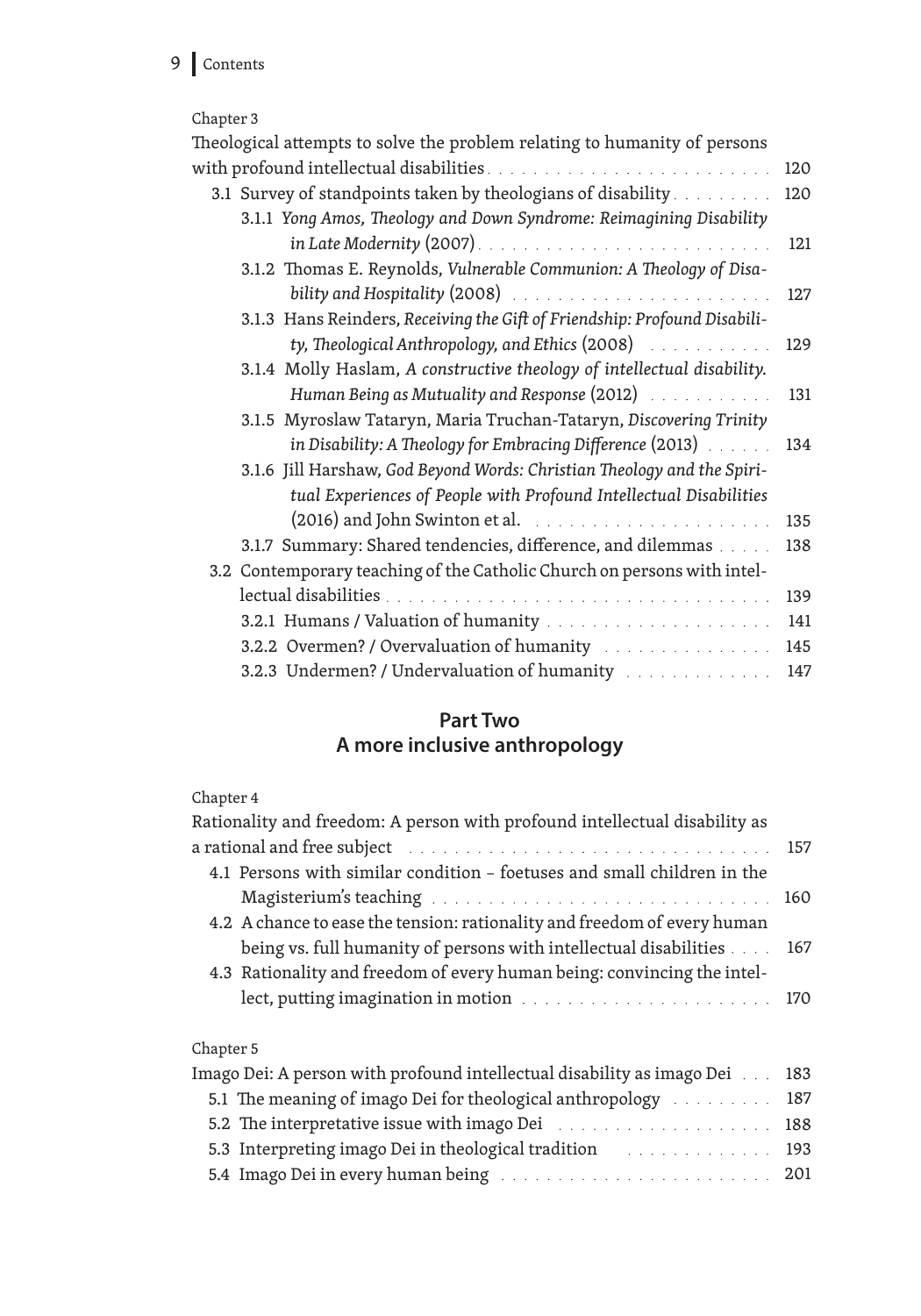| 5.4.2 Relationality as imago Dei: relational constitution and vocation 204                                                                                                                                                     |  |
|--------------------------------------------------------------------------------------------------------------------------------------------------------------------------------------------------------------------------------|--|
| 5.4.3 Ruling over creation as imago Dei 210                                                                                                                                                                                    |  |
| 5.5 Detailed features of imago Dei in persons with profound intellectu-                                                                                                                                                        |  |
| al disabilities and the contract of the contract of the contract of the contract of the contract of the contract of the contract of the contract of the contract of the contract of the contract of the contract of the contra |  |
|                                                                                                                                                                                                                                |  |
|                                                                                                                                                                                                                                |  |
|                                                                                                                                                                                                                                |  |

#### Chapter 6

| A person with profound intellectual disability as the revelator of humanity 221 |  |
|---------------------------------------------------------------------------------|--|
| 6.1 Human being as fragile and dependant - being called to community 223        |  |
| 6.2 Human being as unique - deconstructing the praise of normality $\ldots$ 245 |  |
| 6.3 Human being as called to praise and celebrate - priority of existen-        |  |
|                                                                                 |  |
|                                                                                 |  |

#### Chapter 7

| A person with profound intellectual disability as a full member of the Church 264 |     |
|-----------------------------------------------------------------------------------|-----|
| 7.1 The state of theological reflection relating to sacraments and dogmatic       |     |
| decisions on sacraments in general in the context of profound intel-              |     |
|                                                                                   |     |
| 7.2 The sacraments of Christian initiation: Baptism, Confirmation, and the        |     |
| Eucharist in lives of persons with profound intellectual disabilities             | 274 |
| 7.3 The sacraments of healing: the Sacrament of the Atonement and                 |     |
| Reconciliation and the Anointing of the Sick in lives of persons with             |     |
|                                                                                   |     |
| 7.4 The disabled Church? Persons with profound intellectual disabilities          |     |
|                                                                                   |     |
|                                                                                   |     |
|                                                                                   |     |
|                                                                                   |     |
|                                                                                   |     |
|                                                                                   |     |
|                                                                                   |     |
|                                                                                   |     |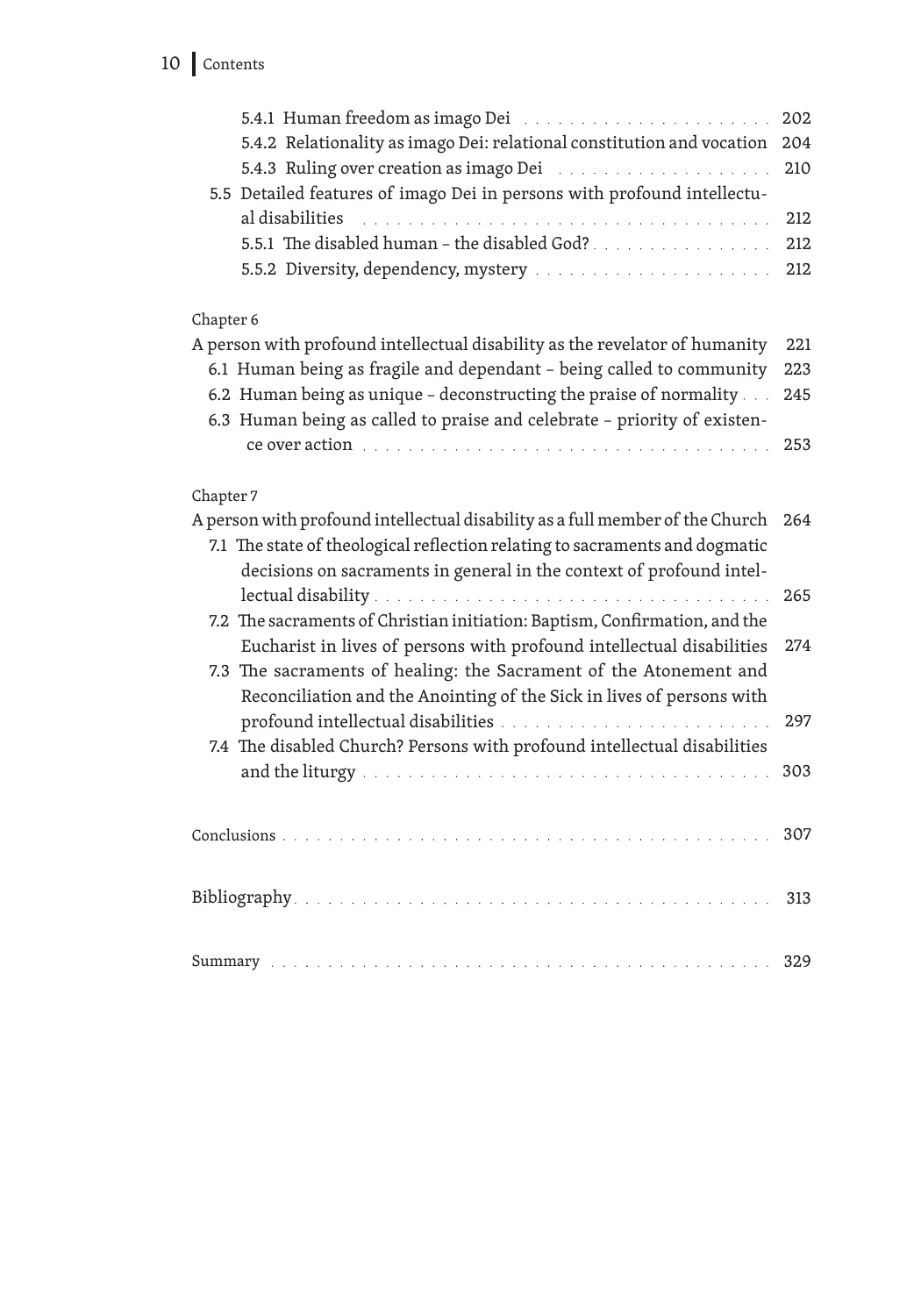# **Wykaz skrótów**

- DV Kongregacja Nauki Wiary, Instrukcja o powołaniu teologa w Koś‑ ciele *Donum veritatis* (1990).
- GS Sobór Watykański II, Konstytucja duszpasterska o Kościele w świecie współczesnym *Gaudium et spes* (1965).
- KKK *Katechizm Kościoła katolickiego* (1992).
- KPK *Kodeks prawa kanonicznego* (1983).
- $LG$ Sobór Watykański II, Konstytucja dogmatyczna o Kościele *Lumen gentium* (1964).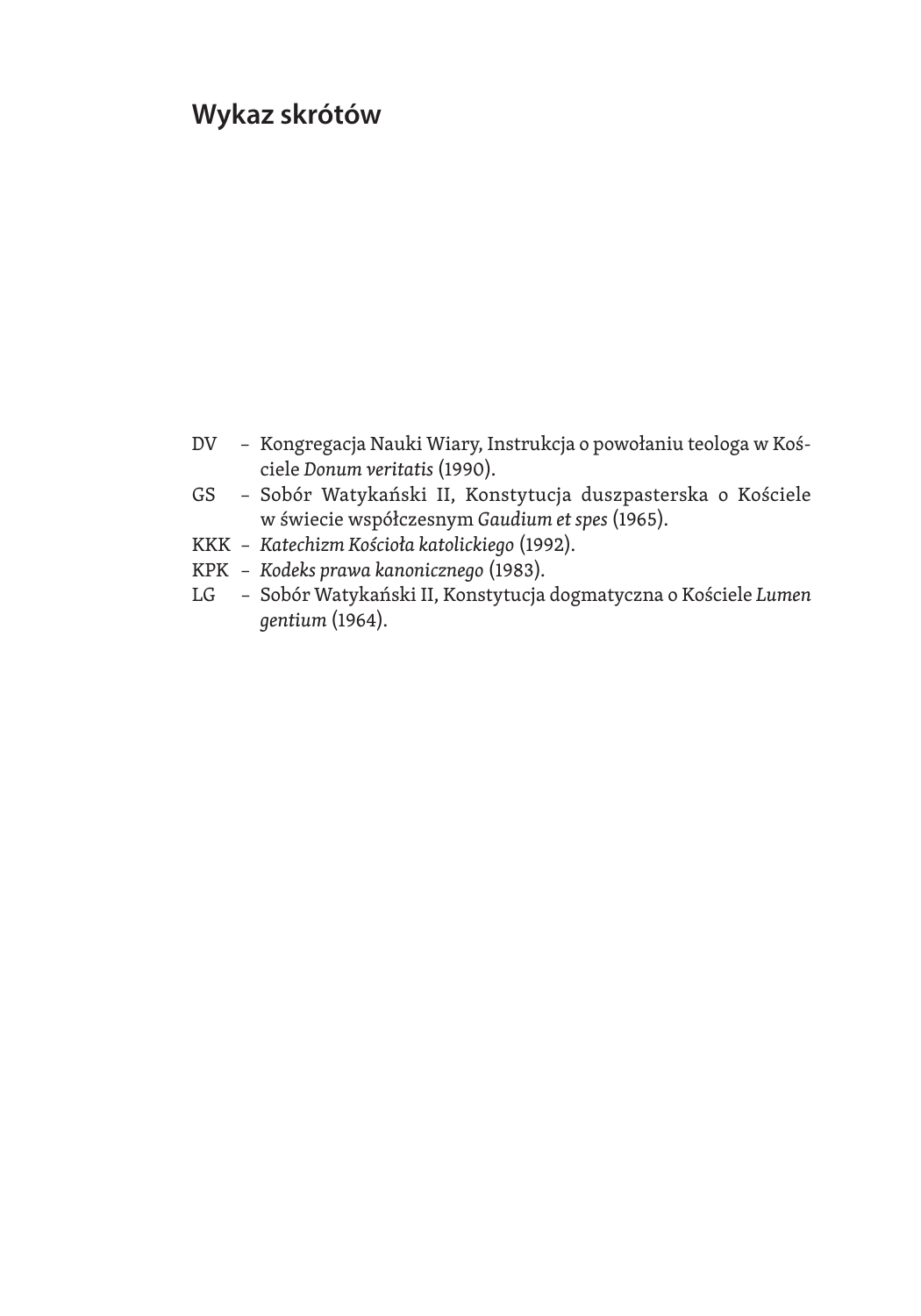# **Wstęp**

*Jeśli zdanie jest prawdziwe, to we wszystkich kontekstach pozostaje prawdziwe*1.

*Zostało tu wyłuszczone coś metodologicznie rozstrzygającego i generalnie istotnego dla wszelkiej refleksji naukowej; to, co wydaje się wyjątkiem, jest w istocie często symptomem stawiającym człowieka w obliczu niewystarczalności jego schematu rzeczy, czymś, co pomaga mu przełamać ów schemat, by pozyskać nowy obszar rzeczywistości. Wyjątek pokazuje mu, że umieścił on, że tak powiem, swoje przegródki zbyt ciasno i że musi przełamać je i przesunąć, jeśli chce wszystko pomieścić*2.

Niepełnosprawność jest modna. Być może niebezpiecznie jest przed‑ stawiać tak radykalną tezę jako pierwsze zdanie książki, ale intuicyjnie żywię przekonanie, że tak właśnie jest. Współcześnie w pewnym sensie fascynuje nas świat niepełnosprawności: lubimy nowinki o tym, że na wybiegu pojawiła się pierwsza niepełnosprawna modelka albo że po raz pierwszy na świecie osoba z zespołem Downa otrzymała doktorat. Czasem niepełnosprawność pociąga swoją tajemniczością, czasem budzi niepokój, dlatego pragniemy ją oswoić.

Peter Sloterdijk w swojej książce *Musisz życie swe odmienić*, podkreśla zainteresowanie antropologii filozoficznej XX wieku tematyką niepełnosprawności. W obszarach inwalidztwa antropolodzy czasów modernizmu poszukiwali prawdy o człowieku, dochodząc do przekonania, że gdzie jest człowiek, tam jest też jego kalectwo, które go wyprzedza. A zatem stwierdzali, że – w takim czy innym sensie – wszyscy ludzie są kalekami. Te tendencje – jak zwykle to bywa – odnalazły swe odzwierciedlenie także w sztuce, a szczególnie w literaturze<sup>3</sup>.

<sup>&</sup>lt;sup>1</sup> R. Speamann, Osoby. O różnicy między czymś a kimś, tłum. J. Merecki, Warszawa 2001, s. 156.

<sup>&</sup>lt;sup>2</sup> J. Ratzinger, *Znaczenie osoby w teologii*, "Fronda" 40 (2006), s. 81–82.

<sup>&</sup>lt;sup>3</sup> P. Sloterdijk, Musisz życie swe odmienić. O antropotechnice, tłum. J. Janiszewski, Warszawa 2014, s. 79–81, 84.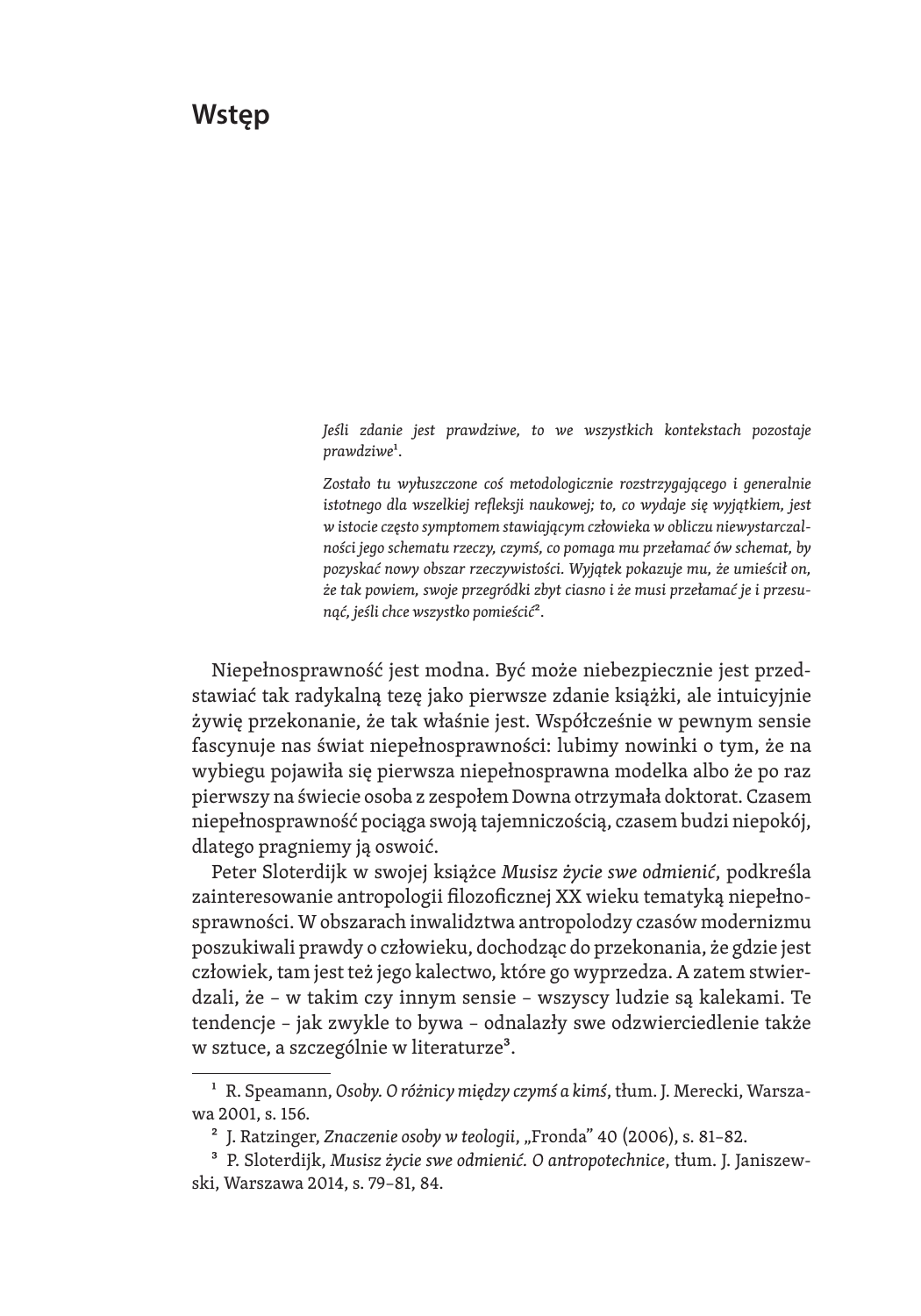Również późniejszy rozwój *disability studies* przyczynił się do nowego rozkwitu zainteresowania tematyką nie-normalności, niepełnosprawno‑ ści<sup>4</sup>. Zresztą sama niepełnosprawność jest tworem na wskroś współczesnym, stąd z jednej strony trudno jest mówić o niepełnosprawności czy zainteresowaniu niepełnosprawnością w jakimś innym okresie historycznym, z drugiej zaś samo powstanie nowego terminu wskazuje, że ludzie zajęli się czymś, co dotąd ich nie interesowało, nie zasługiwało nawet na nazwanie, wyodrębnienie. Dawniej nie było niepełnosprawnych, byli tylko wariaci lub kaleki. Do tego tematu przyjdzie nam jednak jeszcze powrócić<sup>5</sup>.

Ktoś mógłby zatem pomyśleć, że wybór takiego obiektu badań jest po prostu "pójściem na łatwiznę", znalezieniem chwytliwego tematu. Z jednej strony rzeczywiście należy przyznać, że podjęcie tematu niepełnospraw‑ ności intelektualnej podyktowane jest tym, że jest to temat "na czasie". Z drugiej strony - należy zaprzeczyć. Intencją tej pracy nie jest chęć przypodobania się publice, dostarczenie jej tego, co chciałaby przeczytać (o ile w ogóle w przypadku książek naukowych można mieć nadzieję, że jakaś publiczność się znajdzie!). Chęć napisania takiej książki wynika raczej z głębokiego przekonania o konieczności odpowiedzi na pytanie postawione przez współczesność, a dotyczące niepełnosprawności.

Szczegółowym przedmiotem analiz niniejszego studium uczynię zagad‑ nienie człowieczeństwa osób z głęboką niepełnosprawnością intelektualną. Chcę zatem odpowiedzieć na pytanie, które stawia dziś przed nami świat: czy osoby z głęboką niepełnosprawnością intelektualną są ludźmi? Czy są w pełni osobami ludzkimi? Czy są ludźmi dokładnie tak samo i taki‑ mi samymi jak my – tzw. pełnosprawni intelektualnie czytelnicy tej książki i jej autorka? Jest chyba oczywistym, że nikt nie stawia takich pytań w celu dostarczenia sobie rozrywki intelektualnej, ale że pytania tego typu są "na śmierć i życie". Od odpowiedzi na nie zależy życie – w każdym tego słowa znaczeniu – osób z głęboką niepełnosprawnością intelektualną.

Problem z ukazaniem (pełni) człowieczeństwa osób z głębokim upośledzeniem umysłowym widać bardzo jasno na przykładzie toczących się nieustannie dyskusji na temat aborcji. Wśród licznych argumentów za dopuszczalnością przerywania ciąży szczególne znaczenie ma tu argument, że aborcja (w każdym wypadku) możliwa jest dlatego, że płód (a nawet noworodek) nie jest jeszcze w pełni osobą, ponieważ nie może podejmować moralnych decyzji oraz nie jest w stanie przypisać swojemu życiu wartości<sup>6</sup>. A zatem jeśli osoba z głęboką niepełnosprawnością inte-

<sup>4</sup> O *disability studies* zob. rozdział 1.

<sup>5</sup> Zob. rozdział 2.

<sup>6</sup> A. Giubilini, F. Minerva, *After-birth Abortion: Why Should the Baby Live?*, "Journal of Medical Ethics" 39,5 (2013), s. 262.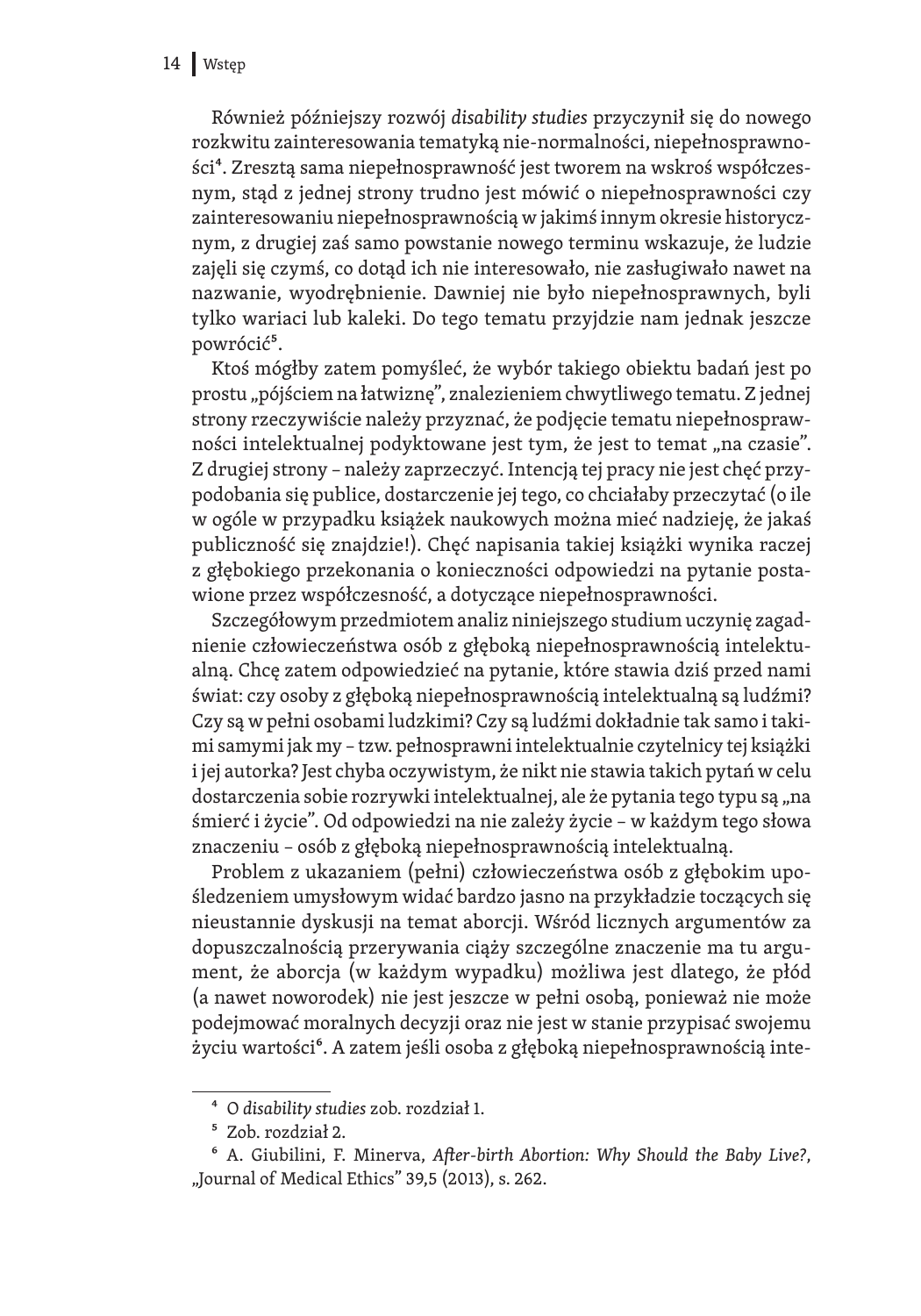lektualną nie jest w stanie przypisać wartości swojemu życiu i/lub podejmować moralnych decyzji, w myśl powyższych twierdzeń, musiałaby być uznana za nie-osobę lub niepełną osobę ludzką<sup>7</sup>. Za takim stwierdzeniem kryje się założenie, że aby ktoś (coś) mógł być uznany za osobę ludzką musi być zdolny do pewnej refleksji nad sobą (musi przypisywać wartość swemu życiu) oraz musi mieć zdolność podejmowania decyzji moralnych – czyli decyzji wolnych i świadomych. Co więcej, zdolności te powinny być przez nią komunikowane (lub w jakiś sposób "mierzalne"), aby nie powstawały żadne wątpliwości co do ich istnienia w tej, konkretnej jednostce. Należy dodać, że myślenie takie obecne jest również w Kościele katolickim<sup>8</sup>.

Inny godny przytoczenia argument za aborcją tyczy się braku możliwości płodu do samodzielnego życia. W tym miejscu również nasuwa się analogia do osób z niepełnosprawnością intelektualną, które często są wprawdzie zdolne do samodzielnego podtrzymywania czynności życiowych (oddychanie, praca serca), trudno jednak określić je jako zdolne do samodzielnego życia. Oczywiście można wskazać granicę pomiędzy osobą niezdolną do podtrzymywania funkcji życiowych, a osobą niepotrafiącą wykonywać najprostszych czynności samoobsługowych (np. samodzielnie jeść), zasadne jednak wydaje się pytanie: czy nie jest to granica umowna? Czy – tak bardzo podkreślając samowystarczalność osoby ludzkiej – nie można by uznać, że osoba niepotrafiąca się umyć, ubrać, najeść jest nie‑ pełną osobą ludzką? Wprawdzie Kościół obstaje na stanowisku, iż człowiek zaczyna się od poczęcia i nie ma tu znaczenia fakt, że w pierwszym okresie życia płodowego jest całkowicie zależny od matki, to jednak zdaje się przychylać do definicji śmierci mózgowej, która uznaje, że ludzkie ciało niezdolne do samodzielnego podtrzymywania funkcji życiowych jest już zmarłe – posługując się klasycznym językiem teologii: nie posiada duszy, a zatem – można powiedzieć, iż nie jest już człowiekiem9. A zatem również

<sup>&</sup>lt;sup>7</sup> Terminy "człowiek", "istota ludzka", "osoba ludzka" traktujemy – zgodnie z nauczaniem Kościoła – jako synonimy – zob. H. Reinders, *Receiving the Gift of Friendship: Profound Disability, Theological Anthropology, and Ethics*, Grand Rapids 2008, s. 89. Współcześni etycy często rozdzielają oba terminy, twierdząc, że bycie człowiekiem nie jest tożsame z byciem osobą – zob. P. Singer, *Practical ethics*, Cambridge 1993, s. 87.

<sup>&</sup>lt;sup>8</sup> "Bóg stworzył człowieka jako istotę rozumną, dając mu godność osoby obdarzonej możliwością decydowania i panowaniem nad swoimi czynami. «Bóg bowiem zechciał człowieka pozostawić w ręku rady jego, żeby Stworzyciela swe‑ go szukał z własnej ochoty i Jego się trzymając, dobrowolnie dochodził do pełnej i błogosławionej doskonałości» (Sobór Watykański II, konst. *Gaudium et spes*, 17): «Człowiek jest istotą rozumną, a przez to podobną do Boga; został stworzony jako wolny i mający panowanie nad swoimi czynami» (Św. Ireneusz, *Adversus haereses*, IV, 4, 3)" – KKK 1730.

<sup>9</sup> Papieska Akademia Nauk w *Deklaracji o sztucznym przedłużaniu życia i dokładnym ustaleniu momentu śmierci* (1985) stwierdza: "Osobę uznaje się za zmarłą,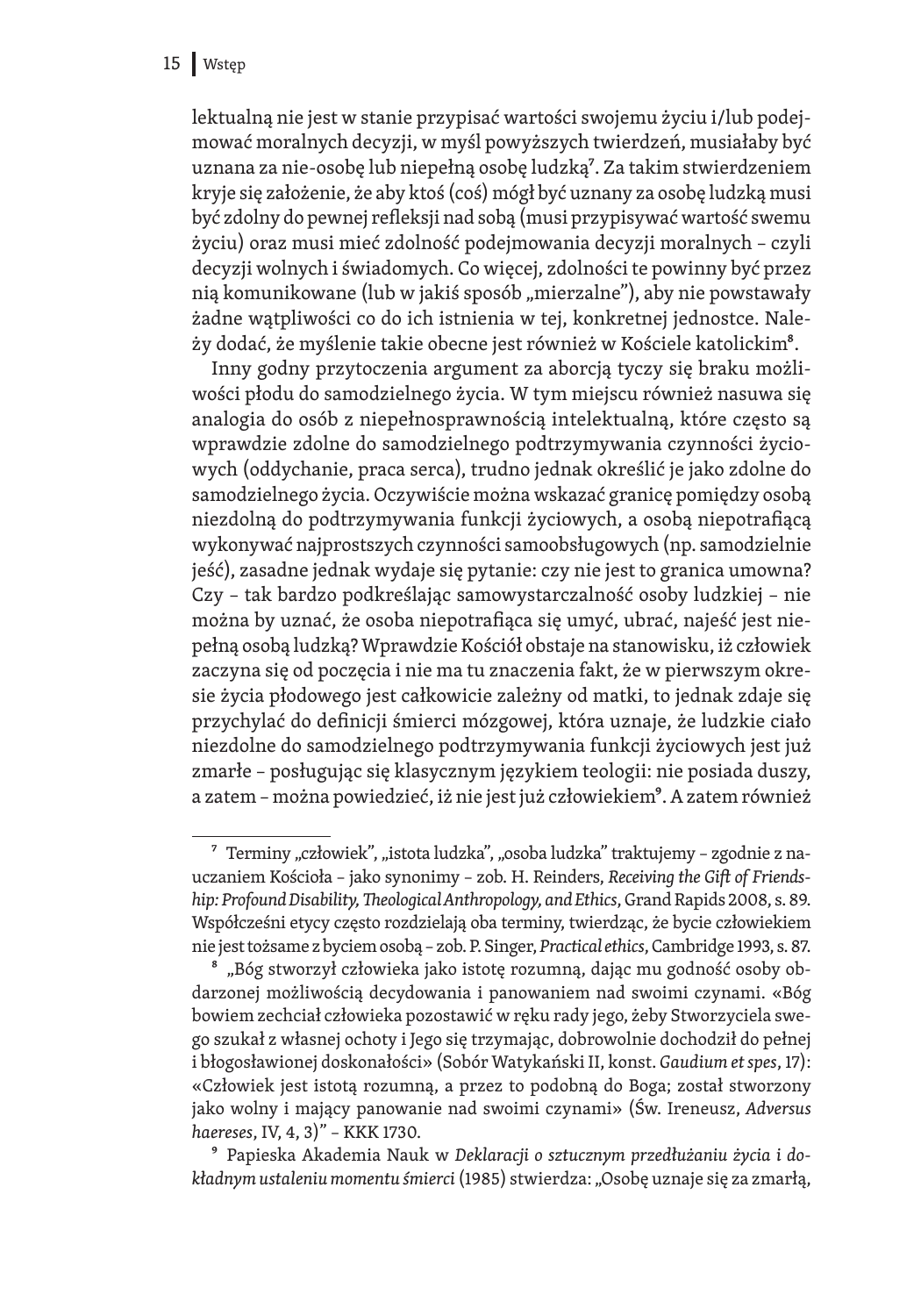w Kościele istnieje tendencja łącząca człowieczeństwo z samowystarczalnością czy samoistnością (jako bycie niezwiązane, niezależne).

Zadanie ukazania pełni człowieczeństwa osób z niepełnosprawnością intelektualną nie jest prostym zadaniem, biorąc pod uwagę fakt, że żyjemy w kulturze bałwochwalczo wywyższającej intelekt i autonomię. Wszystko, co mówi się o człowieku (często również w teologii), jest szyte na miarę pełnosprawnych, "idealnych" ludzi: samoświadomi, wolni, autonomiczni, rozumni, panujący nad przyrodą, przewyższający zdolnościami wszystkie inne stworzenia, użytkownicy języka, twórcy historii, kultury... Niektórzy z nas mogą poczuć, że te ubranie nie leży na nich dobrze, jednak jakoś jesteśmy w stanie się w nie zmieścić. Ale co z upośledzonymi intelektualnie? Wydaje się, że to zupełnie nie ich rozmiar. Choć współczesny świat - jak zostało to zaznaczone na początku - jest zainteresowany niepełnosprawnością, staje się jednak coraz bardziej "globalnym laboratorium doskonałości", które chce produkować coraz piękniejsze, sprawniejsze, inteligentniejsze, wydajniejsze osobniki rodzaju "homo sapiens".

Jak zatem opisać, "zdefiniować" człowieczeństwo, aby każdy człowiek zmieścił się w jego ramach? i kto ostatecznie jest tym człowiekiem, którego powinniśmy zmieścić w tej definicji (czy są to też osoby z głęboką niepełnosprawnością intelektualną)? Niniejszy projekt nie chce stworzyć jakiejś antropologii niepełnosprawności intelektualnej, która byłaby dobrym opisem osób upośledzonych umysłowo, ale nie byłaby odpowiednia dla wszystkich osób ludzkich. Dlatego w tytule mowa jest o antropologii inkluzywnej – czyli takiej, która obejmuje wszystkich ludzi, w każdym stanie i na każdym etapie rozwoju ich życia. Celem jest przedstawienie takiego rozumienia człowieczeństwa, które będzie prawdziwe w każdym kontekście. Chodzi zatem o wypracowanie takiej "definicji" człowieczeństwa, aby nie musiały istnieć "wyjątki" i by osoby z niepełnosprawnością intelektualną nie znajdowały się na marginesach człowieczeństwa, czy nawet poza jego granicami.

Ponadto antropologia inkluzywna ma oznaczać, że osoby z niepełnosprawnością intelektualną – jako pełnowartościowi ludzie – są w stanie ukazać nam prawdę o człowieczeństwie w taki sposób, który bez ich udziału byłby niemożliwy lub bardzo trudny. Współcześnie - co jest niesłycha-

gdy doznała nieodwracalnej utraty wszelkiej zdolności utrzymania czynności ustrojowych i koordynacyjnych – tak fizycznych, jak i umysłowych. Śmierć stwierdza się gdy:

a) nastąpiło ostateczne zahamowanie czynności serca i oddechu; lub

b) stwierdzono nieodwracalne ustanie wszelkiej czynności mózgu".

Zob. także *Słowo biskupów polskich w sprawie przeszczepiania narządów* (2007), www.diecezja.opole.pl/index.php/wiadomosci/listy-pasterskie/episkopatupolski/269-sowo-biskupow-polskich-w-sprawie-przeszczepiania-narzdow [dostęp: 22.02.2018].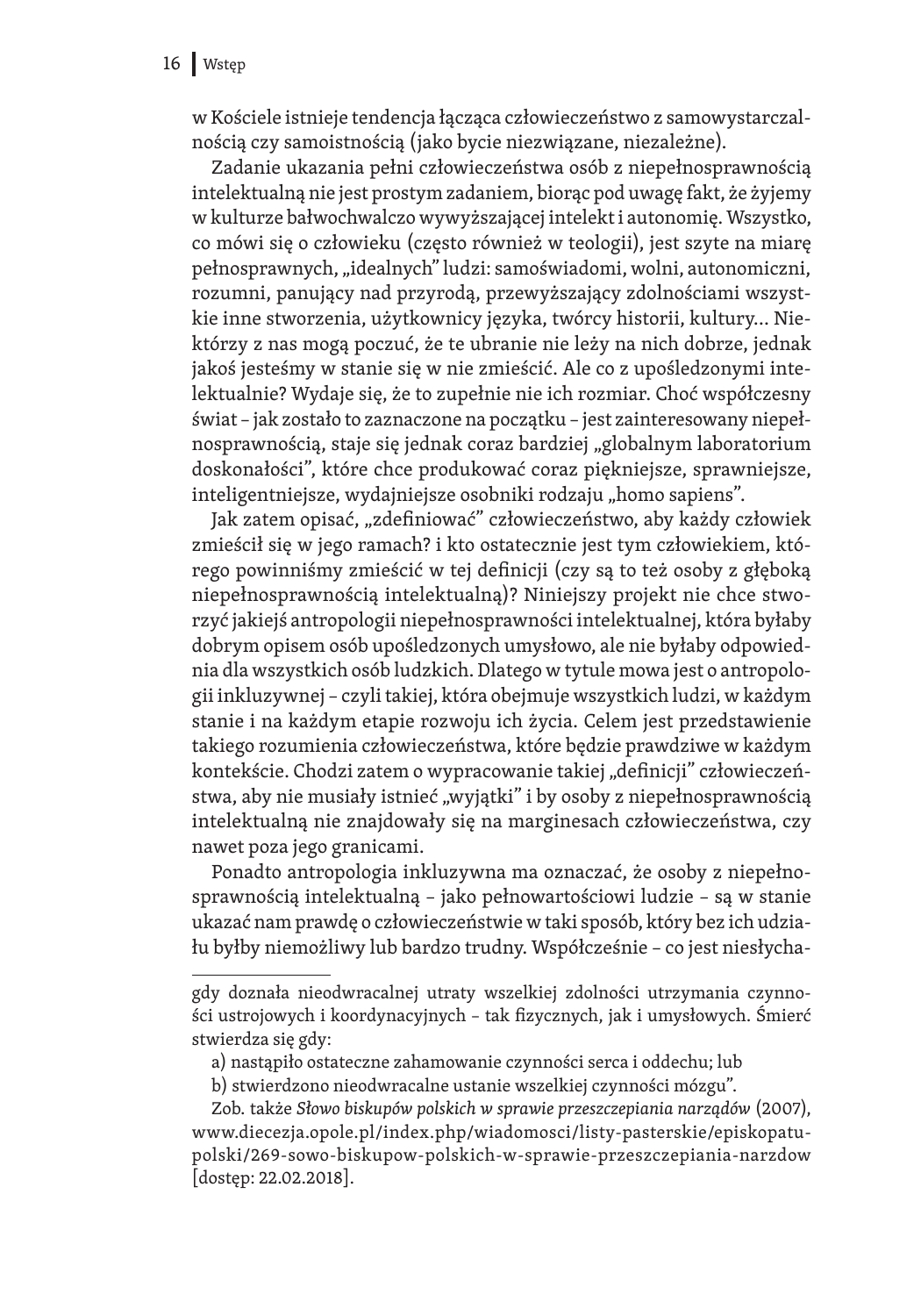#### 17 Wstęp

nie budujące – coraz mocniej podkreśla się, że osoby z niepełnospraw‑ nością intelektualną są nie tylko biernymi odbiorcami troski, miłości czy współczucia innych, ale poprzez samo swoje istnienie – jak każda inna osoba ludzka – wnoszą pewną wartość w społeczność, w której żyją (są aktywnymi podmiotami). Szczególnie podkreśla się ich rolę w dekonstruowaniu kultu normalności i ukazaniu podatności na zranienia wszystkich osób ludzkich. Wydaje się więc, że nie inaczej będzie w refleksji teologicz‑ nej – namysł nad niepełnosprawnością może przyczynić się do pogłębienia rozumienia istoty człowieczeństwa w ogóle.

Platon twierdził, że dobra praktyka poprzedzona jest właściwą teorią<sup>10</sup>. Nie ma zatem nic bardziej praktycznego niż dobra teoria. Zresztą przeko‑ nanie o organicznej jedności myśli i życia, teorii i praktyki, wiary i moral‑ ności jest na wskroś chrześcijańskie<sup>11</sup>. Niniejsza monografia ma właśnie taki charakter: chce być teoretycznym uzasadnieniem pełni człowieczeństwa osób z niepełnosprawnością, co ma pociągnąć za sobą dobrą prak‑ tykę wobec tych osób. Praca ta nie zajmie się jednak kwestiami leżącymi w gestii teologii praktycznej, nie zaproponuje żadnych konkretnych rozwiązań kwestii ściśle pastoralnych.

Jak większość teologii wyzwolenia, również teologia niepełnosprawności12 koncentruje się przede wszystkim na *praxis* Kościoła i sposobach przezwyciężenia niesprawiedliwych struktur względem osób z niepeł‑ nosprawnością – fizyczną i/lub intelektualną. Nie sposób jednak unik‑ nąć pytań o teorię czy założenia, które stoją za praktycznymi postulatami wyzwolenia dyskryminowanych grup. W dotkliwy sposób pytań o właściwe podstawy teoretyczne dla swych praktycznych postulatów doświadcza na przykład teologia feministyczna, z którą teologia niepełnosprawności jest blisko spokrewniona<sup>13</sup>. Właściwie - w związku z dużą różnorodnością stanowisk – należałoby raczej mówić o teologiach feministycznych, które w swych teoretycznych założeniach różnią się między sobą przede wszystkim sposobami rozumienia "kobiecości": jedne ujmując ją w sposób

<sup>10</sup> Za: R. Woźniak, *Przyszłość, teologia, społeczeństwo*, Kraków 2007, s. 24.

<sup>&</sup>lt;sup>11</sup> DV 16. We wspomnianym punkcie czytamy m.in. o łączności prawd wiary i moralności. Por. J. Pelikan, *Tradycja chrześcijańska. Historia rozwoju doktryny*, t. 1, *Powstanie wspólnej tradycji (100–600)*, tłum. M. Hӧffner, Kraków 2008, s. 2.

<sup>&</sup>lt;sup>12</sup> Więcej na temat teologii niepełnosprawności i tego, na ile może być ona rozumiana jako teologia wyzwolenia zob. rozdział 1.

<sup>&</sup>lt;sup>13</sup> Teologowie niepełnosprawności czerpią obficie przede wszystkim z metody wypracowanej w teologii feministycznej, traktują język w sposób podobny do teolożek feministycznych, korzystają z narzędzi współczesnych studiów kulturowych (*disability studies*, zaś teologia feministyczna korzysta z *gender studies*). Ponadto oba kierunki należą do teologii wyzwolenia i są teologiami kontekstualnymi.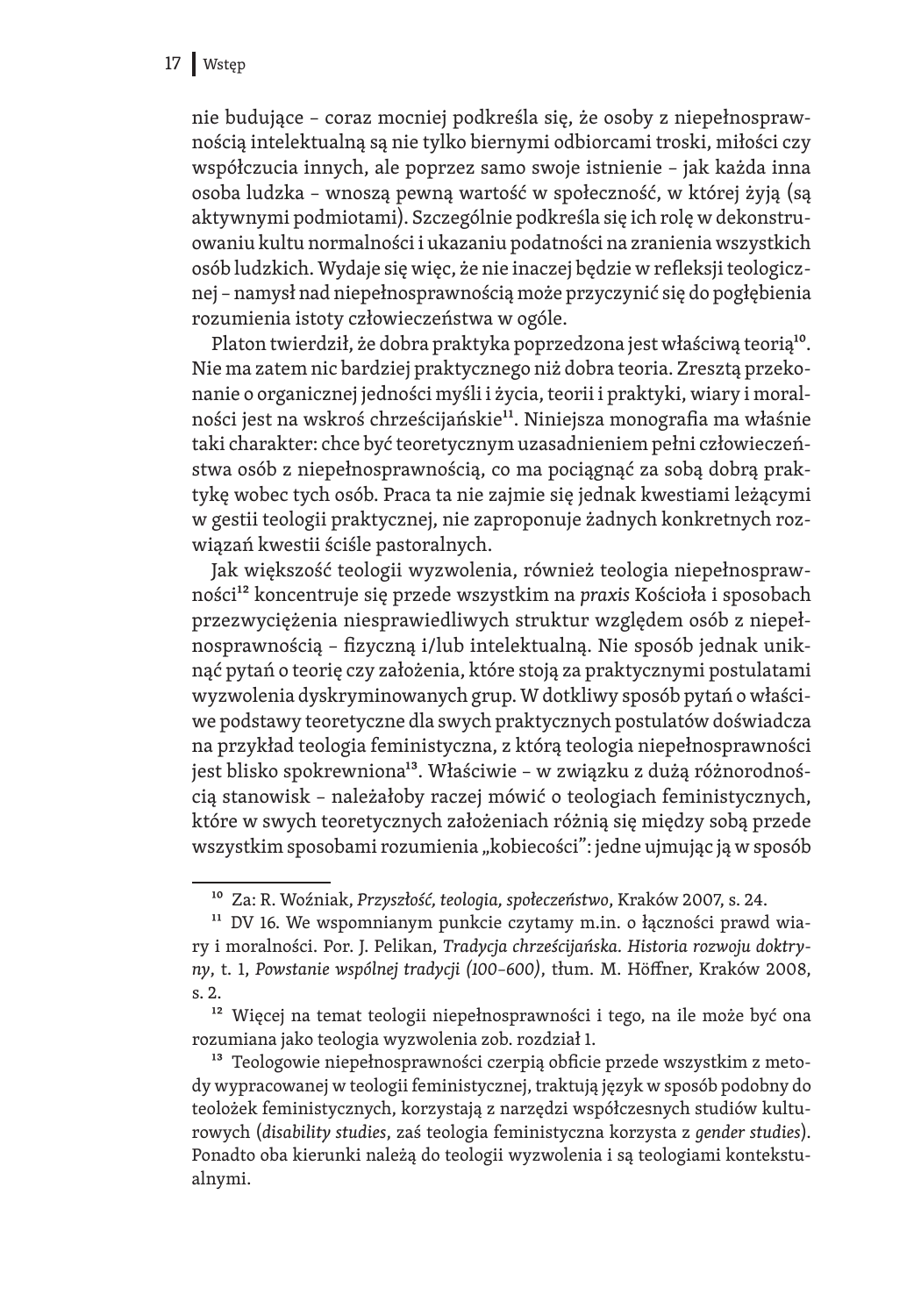absolutnie esencjalistyczny, drugie z kolei praktycznie zacierając różnicę płciową. Zróżnicowanie stanowisk samo w sobie nie jest czymś niewłaściwym, a nawet wynika z samej natury teologii, która nigdy nie jest w stanie w sposób wyczerpujący i całościowy wypowiedzieć się na temat Boga – ostatecznego "przedmiotu" swojej refleksji. Jednakże w wielu sytuacjach może być rezultatem niewystarczającej podbudowy teoretycznej<sup>14</sup> i prowadzić do napięć i walk wewnątrz jednego kierunku teologicznego, który paradoksalnie posiada jeden cel – w przypadku teologii feministycznej jest to wyzwolenie kobiet, w przypadku zaś teologii niepełnosprawności – wyzwolenie osób z niepełnosprawnością.

Wydaje się więc, że również teologia niepełnosprawności powinna dążyć do solidnej podbudowy teoretycznej swych praktycznych postulatów, aby móc w sposób jak najbardziej skuteczny bronić praw osób z nie‑ pełnosprawnością, a jeszcze bardziej z tego powodu, żeby dojść – na tyle, na ile to możliwe – do prawdy, która jest ostatecznym gwarantem wyzwolenia (por. J 8,32). Teologia niepełnosprawności jest kierunkiem bardzo mło‑ dym, jej powstanie datuje się na lata dziewięćdziesiąte XX wieku. Z tego powodu nie wypracowała ona jeszcze solidnej bazy teoretycznej dla swoich praktycznych postulatów. Szczególny niedobór widoczny jest w refleksji nad niepełnosprawnością intelektualną<sup>15</sup>. Największym problemem okazuje się zaś spójna wizja antropologiczna, która zagwarantowałaby osobom z niepełnosprawnością intelektualną postrzeganie ich jako kompletnych, pełnych osób ludzkich.

Można stwierdzić, że istnieje zaledwie kilka pozycji z zakresu teologii niepełnosprawności, które w mniejszym lub większym stopniu podejmują się ukazania podstaw antropologicznych gwarantujących uznanie pełni człowieczeństwa osób z niepełnosprawnością intelektualną<sup>16</sup>. Dlatego celem niniejszej pracy będzie próba zbudowania teoretycznej podstawy dla twierdzenia o pełnym człowieczeństwie osób z niepełnosprawnością intelektualną. Twierdzenie takie jest milcząco przyjmowane lub głośno wypowiadane przez teologów niepełnosprawności, ale – jak wydaje się – słabo uargumentowane. Chodzi zatem nie tylko o stwierdzenie, że osoby z głębokim upośledzeniem umysłowym są osobami ludzkimi, ale o ukazanie ich jako ludzi, którym w ich człowieczeństwie niczego nie brak. Nie są oni "niekompletni", "wybrakowani", "niedorobieni", "niepełnosprawni",

<sup>&</sup>lt;sup>14</sup> Czy nie w taki sposób należałoby rozumieć feministyczny spór o dopuszczalność aborcji? Czy nie jest on spowodowany zbyt płytkim namysłem nad tym, kim jest człowiek, a zbyt mocno koncentruje się na prawach kobiet do takich czy innych decyzji?

<sup>15</sup> M. Haslam, *A Constructive Theology of Intellectual Disability. Human Being as Mutuality and Response*, New York 2012, s. 2.

<sup>16</sup> Prace te szczegółowo zostaną omówione w rozdziale 3.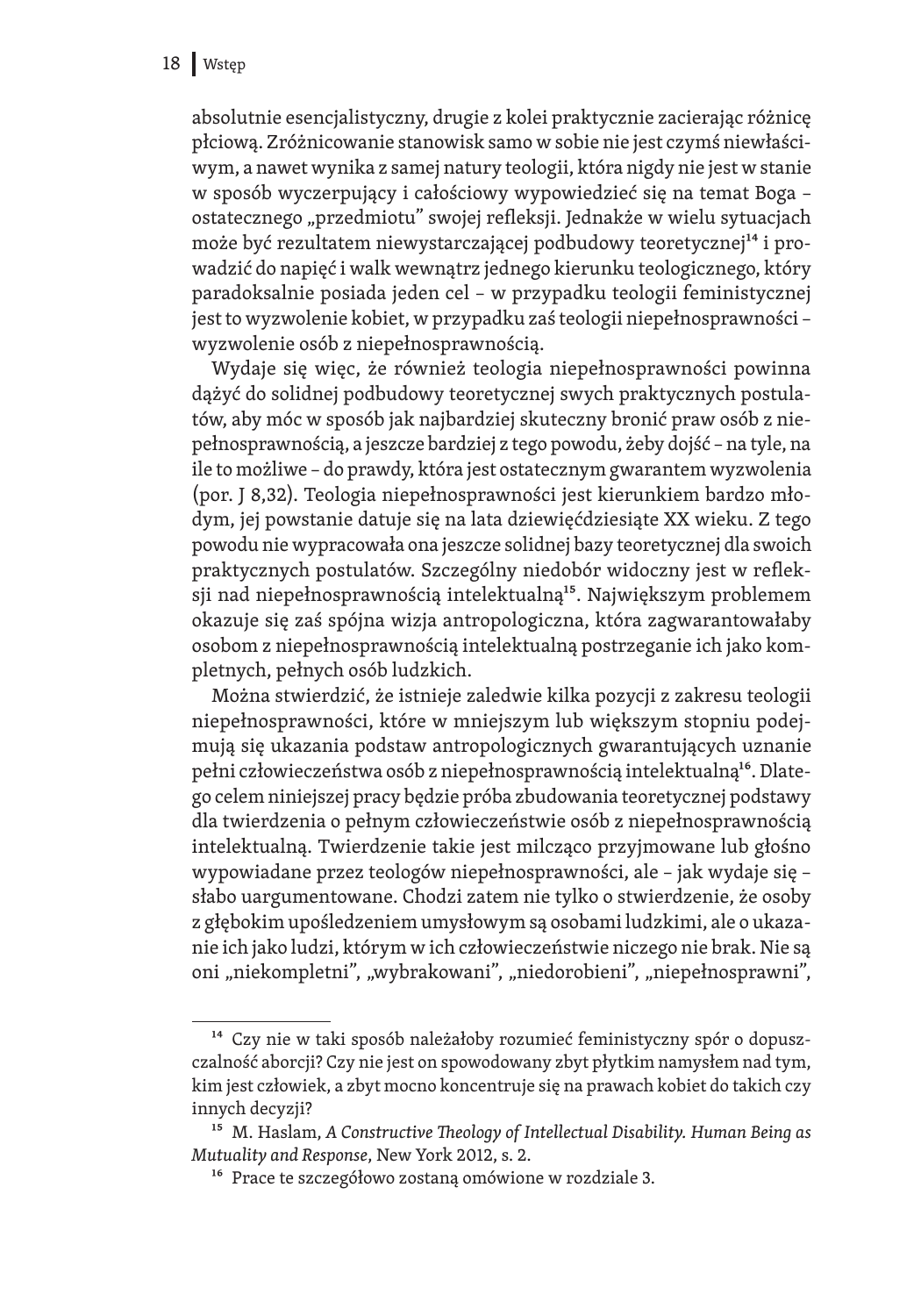ale są w pełni osobami ludzkimi, które posiadają pewne (inne niż większość społeczeństwa) ograniczenia.

Konieczność podjęcia zaproponowanego tu tematu wynika również z faktu, że teologia niepełnosprawności jest zupełnie nieobecna w polskiej refleksji teologicznej. Polska literatura teologiczna podejmuje kwestie nie‑ pełnosprawności właściwie jedynie z perspektywy teologii moralnej czy katechetyczno-pedagogicznej (na przykład: A. Bartoszek, *Seksualność osób niepełnosprawnych*. *Studium teologicznomoralne*, Katowice 2009; *Katecheza specjalna dzisiaj. Problemy i wyzwania*, red. J. Stala, Kielce 2003; *Etyczne i duchowe potrzeby osób niepełnosprawnych*, red. R. Buchta, K. Sosna, Katowice 2007; A. Kiciński, *Katecheza osób z niepełnosprawnością intelektualną w Polsce po Soborze Watykańskim II*, Lublin 2007). Ponadto w polskiej teo‑ logii (moralnej i katechetyce) dominuje nadal podejście medyczne do nie‑ pełnosprawności, a analizy z zakresu *disability studies* są nieznane i tym samym nieuwzględniane w badaniach. Dlatego istnieje pilna potrzeba uzupełnienia tego braku w polskiej refleksji teologicznej, do czego ma zamiar przyczynić się niniejsza monografia.

Wybór tematu i celu pracy – należy to jasno przyznać – nie jest podyktowany osobistymi, rozległymi doświadczeniami autorki z osobami niepeł‑ nosprawnymi intelektualnie. Analizując literaturę teologiczną z zakresu niepełnosprawności, uderzające jest zaś to, że niemal wszyscy autorzy podejmujący ten temat albo sami są osobami z niepełnosprawnością (fizyczną), albo są lub byli związani z kimś, kto jest niepełnosprawny (brat, córka, syn), albo, oprócz teologii, zawodowo zajmują się osobami z nie‑ pełnosprawnością. Jedynym doświadczeniem autorki tej pracy z osobami z niepełnosprawnością intelektualną był wolontariat i praktyki zawodowe odbywane podczas studiów z zakresu muzykoterapii. Owocem tych spotkań był rodzący się głęboki szacunek do tych osób i szczera sympatia wobec nich. Tak więc inspiracją dla niniejszej rozprawy były te – odległe już w czasie – spotkania, które jednak nie pozostały jedynie jednym ze wspomnień. Kwestia tego, kto może i powinien wypowiadać się na tematy niepełnosprawności intelektualnej zostanie poruszona w rozdziale dotyczącym metody, jednak już teraz warto zasygnalizować, iż w niniejszej pracy przyjęto stanowisko, że takie prawo, czy nawet obowiązek, mają nie tylko najbliżsi osób z niepełnosprawnością intelektualną, ale wszyscy chrześcijanie, którzy na wzór swego Pana mają solidaryzować się z najbardziej wykluczonymi członkami rodziny ludzkiej. Nimi zaś w dzisiejszym świecie są niewątpliwie osoby z niepełnosprawnością intelektualną.

Jak wskazuje tytuł, jest to praca z zakresu teologii, a zatem tworzona jest z wnętrza wiary, a konkretnie z wnętrza wiary katolickiej. W wierze będzie zatem poszukiwać odpowiedzi na pytanie o człowieczeństwo osób z niepełnosprawnością intelektualną. Rozprawa ta chciałaby przyczynić się do rozwoju katolickiej teologii niepełnosprawności, co z jednej strony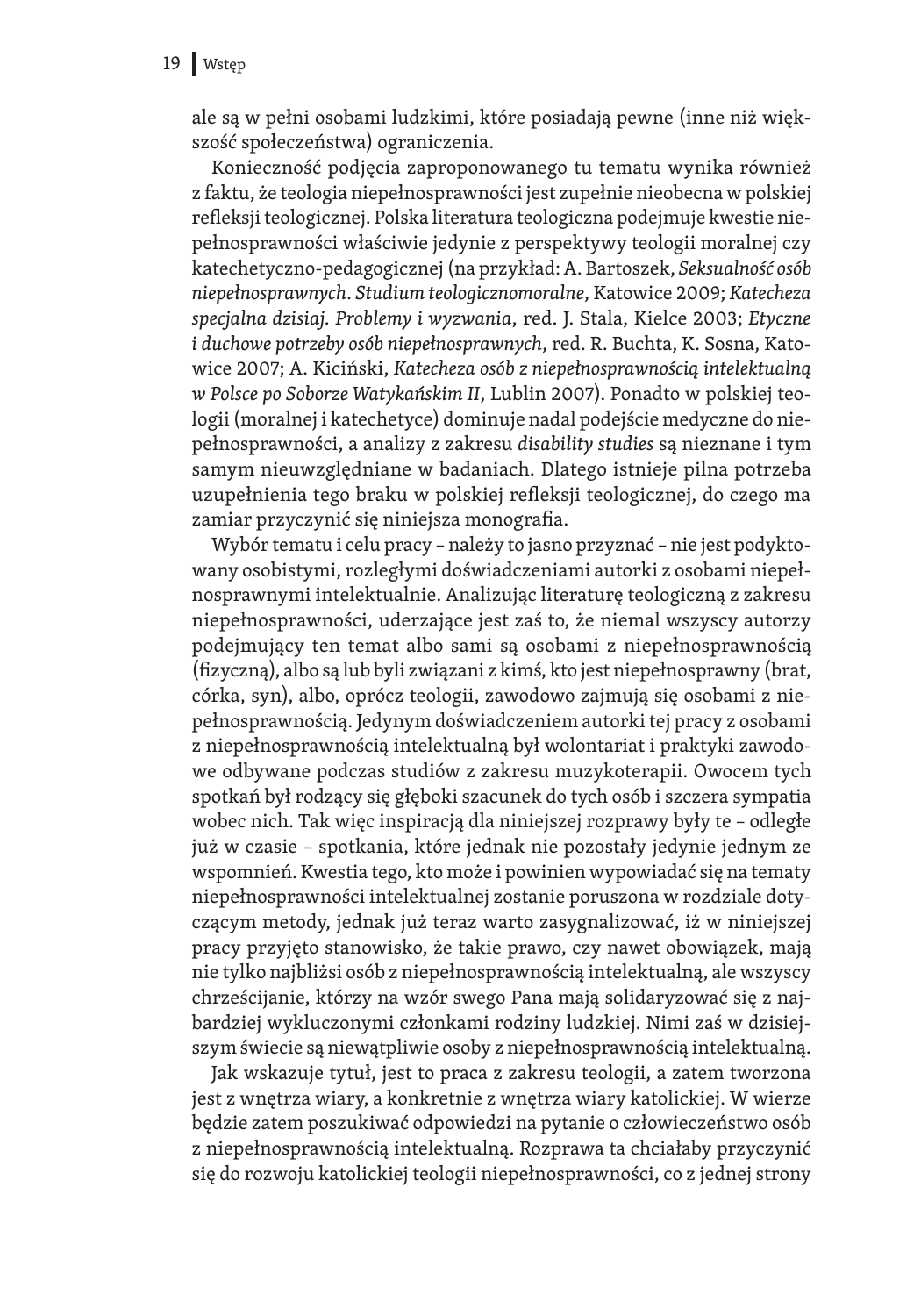oznacza, że jej punktem wyjścia będzie nauczanie Kościoła katolickie‑ go i głoszona przez niego antropologia17, z drugiej zaś ważnym punktem odniesienia będą osiągnięcia teologii niepełnosprawności (doprecyzowa‑ niem tego terminu zajmę się w rozdziale 1). Taki cel będzie implikował zatem źródła przytoczone w pracy. Analizom nieustannie będzie towarzyszyć podstawowe teoretyczne twierdzenie i praktyczny cel teologii niepełnosprawności: osoby z niepełnosprawnością intelektualną są absolutnie równe osobom pełnosprawnym. Takie twierdzenie nie jest jednak ideologicznie przyjętym założeniem, ale swe uzasadnienie znajduje w wierze Kościoła – wypływającej z Bożego objawienia – w bezwzględną równość wszystkich ludzi (Dz 10,34; Rz 2,11; Ga 3,28; GS 29)18.

To, iż badania będą prowadzone z punktu widzenia antropologii teologicznej, a mówiąc ściśle z punktu widzenia katolickiej antropologii teologicznej, będzie oznaczać z jednej strony pełne respektowanie doktrynalnych wypowiedzi Magisterium Kościoła katolickiego odnoszących się do natury człowieka, z drugiej strony będzie to próba takiej interpretacji owego nauczania, która odsłoni pełnię człowieczeństwa osób z niepełno‑ sprawnością intelektualną. Wypowiedzi Urzędu Nauczycielskiego Kościoła często podkreślają, że do natury człowieka należy rozumność, a dokładnie "rozumna dusza" (por. m.in. Sobór w Vienne w latach 1311-1312<sup>19</sup>, Sobór Laterański V w roku 151320), co może rodzić spore problemy, jeśli takie stwierdzenia chcemy aplikować na jednostkę pozbawioną "używania rozumu". Warto zauważyć, że Urząd Nauczycielski Kościoła używa takie‑ go sformułowania w odniesieniu do osób ludzkich, gdy mówi o dzieciach, które nie osiągnęły wieku używania rozumu. W tym miejscu dochodzimy do pewnego paradoksu, gdyż Kościół z jednej strony nie odmawia człowie‑ czeństwa małym dzieciom, płodom czy osobom z niepełnosprawnością intelektualną, z drugiej twierdzi, że do natury ludzkiej należy rozumność.

<sup>19</sup> Dekret 1 [Błędy Piotra Jana Olivi], 1,1a stwierdza, że Jezus przyjmując ludzką naturę, przyjął ludzkie ciało i "duszę intelektualną czyli rozumną" (łac. ani*mam intellecivam seu rationalem*) – *Dokumenty Soborów Powszechnych. Tekst grecki, łaciński, polski*, t. 2, układ i oprac. A. Baron, H. Pietras, Kraków 2004, s. 532–533.

<sup>20</sup> Sesja 8 [Potępienie wszelkich twierdzeń sprzecznych z prawdą chrześcijańskiej wiary objawionej na temat duszy ludzkiej], 3. Jest tam mowa o "duszy rozumnej" – nieśmiertelnej i indywidualnej (łac. *anima intellectiva*) – *Dokumenty Soborów Powszechnych. Tekst grecki, łaciński, polski*, t. 4, układ i oprac. A. Baron, H. Pietras, Kraków 2005, s. 56–57.

<sup>&</sup>lt;sup>17</sup> Więcej na ten temat znajdzie się w rozdziale 1, w miejscu poświęconym metodzie.

<sup>18</sup> Pomimo fundamentalnej równości wszystkich ludzi istnieje pomiędzy nimi również pewna nierówność w sferze darów cielesnych i duchowych, czy mówiąc inaczej różnorodność, o czym będzie jeszcze mowa w dalszej części pra‑ cy. Zob. Leon XIII, Encyklika *Quod apostolici muneris* (1878), 5, 9.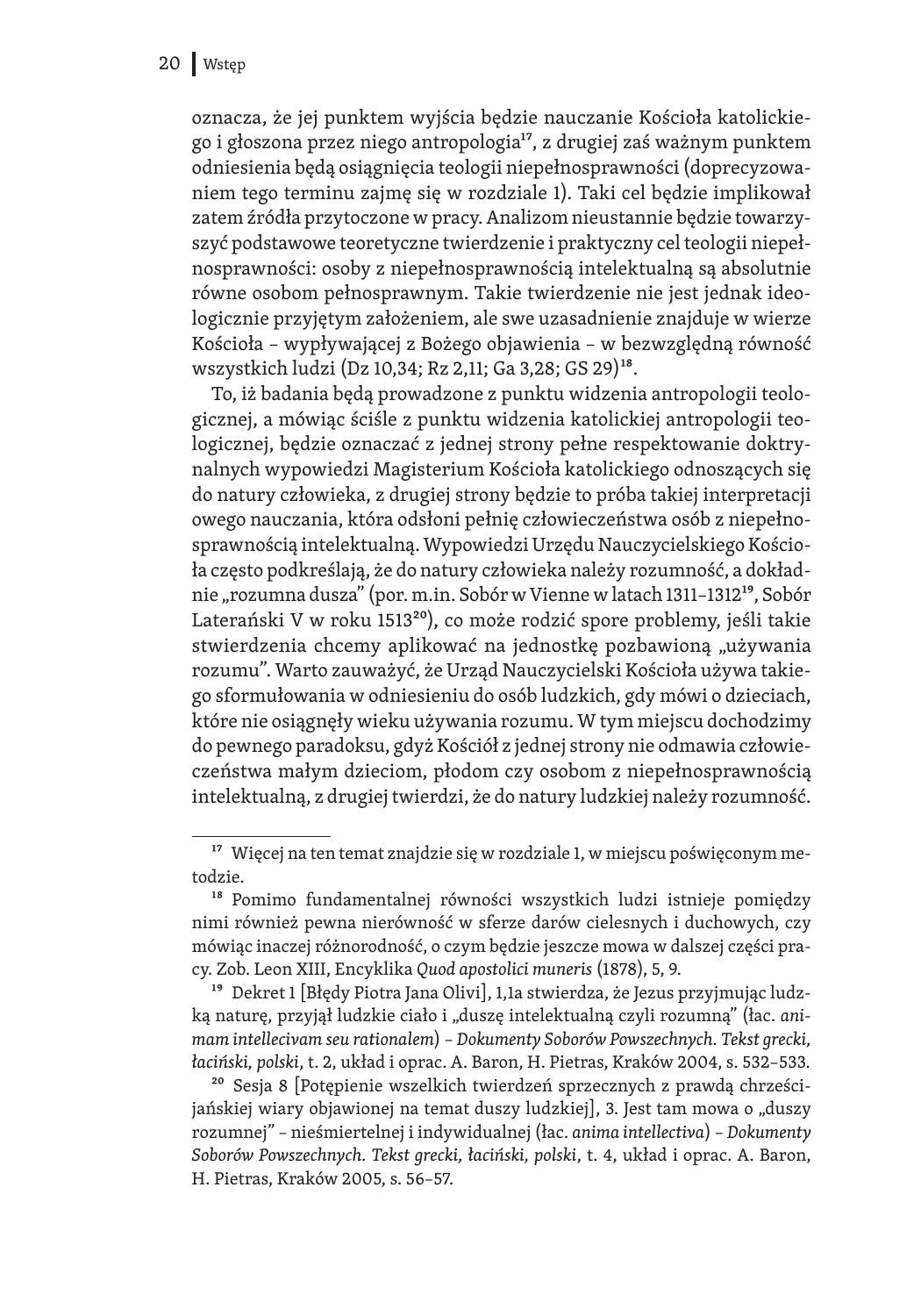Jak zatem pogodzić te dwie – na pierwszy rzut oka – wykluczające się tezy? O ile w przypadku dzieci można próbować posługiwać się dość wątpliwym rozumowaniem Tertuliana: "Człowiekiem jest ten, kto ma nim być"<sup>21</sup>, o tyle w przypadku osób, które trwale pozbawione są "używania rozumu"<sup>22</sup> nie możemy odwołać się do jakiejś przyszłości, w której osiągną inny poziom rozwoju umiejętności intelektualnych (pytanie o ewentualne dopełnienie, przekształcenie możliwości ludzkich – również intelektualnych – w życiu wiecznym pozostawmy póki co otwartym).

Warto również zwrócić uwagę, że choć teologowie niepełnosprawności wywodzą się z różnych odłamów chrześcijaństwa, uderzającym jest jednak fakt, że katolicy są wśród nich wyjątkowo słabo reprezentowani. Wydaje się zaś, że praktyka i nauczanie Kościoła katolickiego - nieustannie potwierdzające godność osób z niepełnosprawnością – mogą stać się źródłami dla rozwoju teologii niepełnosprawności. Chodzi przede wszystkim o współczesne nauczanie papieskie Jana Pawła II, Benedykta XVI i Franciszka.

Oczywiście, w nauczaniu Kościoła katolickiego znaleźć możemy rów‑ nież wątki, które można by uznać za opresyjne wobec osób z niepełnosprawnością intelektualną (jak chociażby definiowanie natury ludzkiej przez pryzmat racjonalności), z czym niniejsza praca ma zamiar się także zmierzyć. Ponadto - jak wskazują teologowie niepełnosprawności - dominującym w Kościele podejściem do niepełnosprawności jest podejście medyczne<sup>23</sup> (polegające na "dopasowaniu" osoby z niepełnosprawnością do społeczeństwa, a nie odwrotnie), co samo w sobie daje pewne opresyjne rezultaty.

Konieczność uwzględnienia nauczania Kościoła katolickiego nie wynika oczywiście jedynie z jego przydatności dla osiągnięcia takich czy innych celów teologicznych. Nie jest ono również jedynie pewną fakultatywną podbudową teoretyczną dla własnych twierdzeń autora. Z punktu widzenia teologa katolickiego jest jednym z podstawowych źródeł teologicznych oraz kryterium ortodoksyjności<sup>24</sup>, poza które nie może on wyjść w swej teologii, jeśli chce pozostać z Kościołem w pełnej jedności. Dlatego z per‑

<sup>21</sup> Cytat za: Kongregacja Nauki Wiary, *Deklaracja o przerywaniu ciąży* (1974), 6. W oryginale: "Homo est et qui est futurus" – Tertulian, *Apologeticum*, IX, 8.

<sup>&</sup>lt;sup>22</sup> Odwołuję się tutaj do przypadków najcięższych upośledzeń intelektualnych, mając pełną świadomość, że niepełnosprawność intelektualna czasem jest jedynie pewnym nieznacznym ograniczeniem zdolności umysłowych.

<sup>&</sup>lt;sup>23</sup> Podejście medyczne zostanie bardziej szczegółowo omówione w rozdziale 1.

<sup>&</sup>lt;sup>24</sup> Ortodoksyjność nie jest jednak czymś łatwym do oceny. Kościół nie dysponuje gotowym zestawem kryteriów ortodoksyjności, pewnym matematycznym wzorem, według którego jednoznacznie można ocenić, czy dana teza spełnia kryterium ortodoksyjności, czy też nie.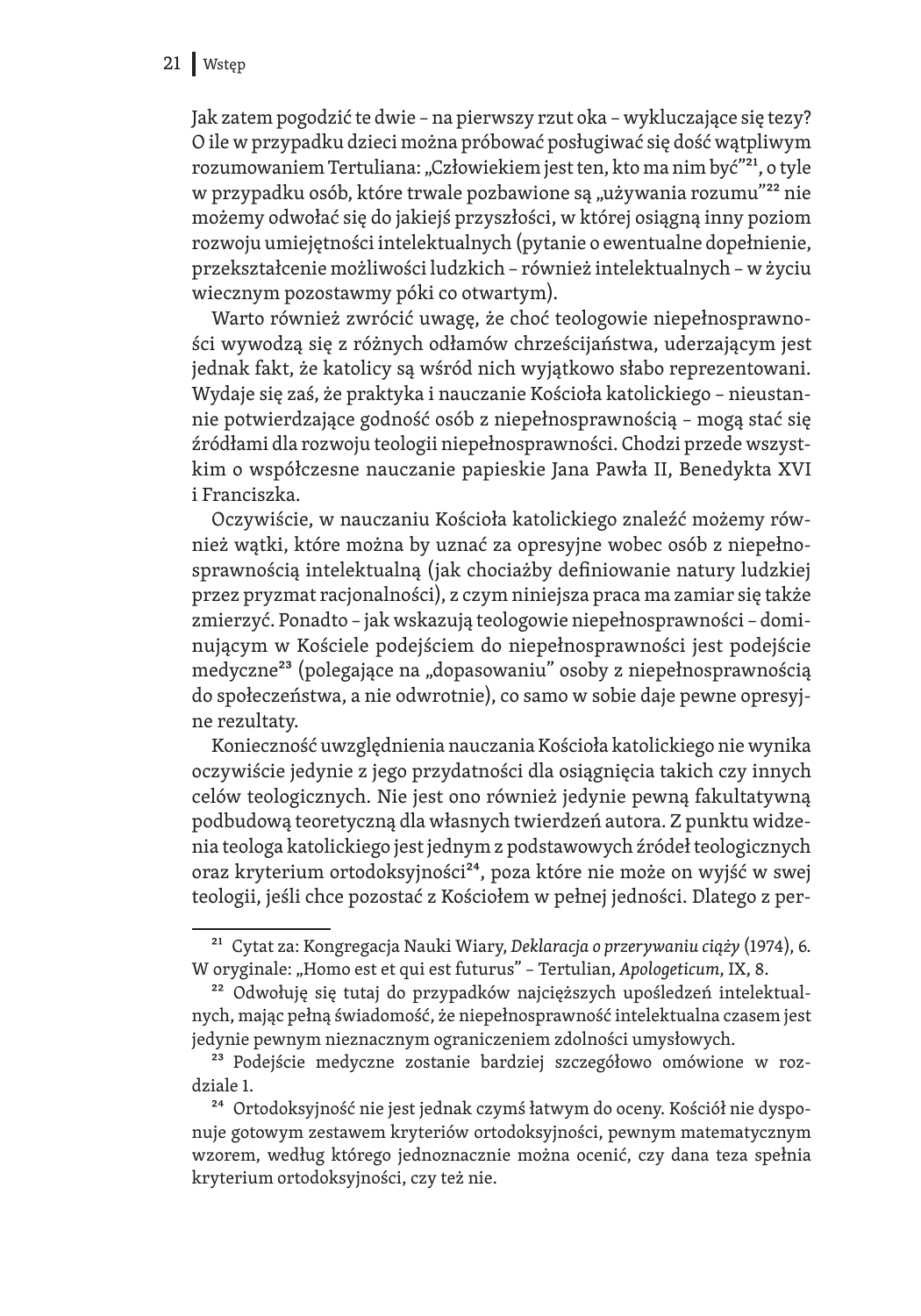spektywy katolickiej spojrzenie na zagadnienie niepełnosprawności nie tylko może, ale musi dokonać się z uwzględnieniem tradycji i nauczania *Magisterium Ecclesiae*. Niniejsza praca chce zatem przyczynić się do roz‑ woju refleksji nad pełnym człowieczeństwem osób z niepełnosprawnością intelektualną z perspektywy katolickiej, jasno uwzględniając nauczanie Kościoła w kwestiach związanych z tym zagadnieniem.

Badania, choć mają mieć charakter teoretyczny, nie będą jednak skoncentrowane jedynie na analizie teorii – wypowiedziach Magisterium, twórczości teologicznej czy filozoficznej różnych myślicieli. Również prak‑ tyka Kościoła (przede wszystkim praktyka sakramentalna) w stosunku do osób z niepełnosprawnością intelektualną – często wprawdzie niepod‑ budowana teoretycznie, ale dająca wyraz pewnym przyjętym milcząco założeniom – zostanie poddana gruntownemu przebadaniu i krytyce. Jak wiadomo, w historii Kościoła praktyka często wyprzedzała systematyczną refleksję, co jasno oddaje starożytna zasada *lex orandi, lex credendi*, według której praktyka liturgiczna Kościoła wyprzedzała niejednokrotnie precy‑ zyjne formuły wiary wypracowane później w teologii.

Dzięki gruntownemu przebadaniu praktyki, tradycji teologicznej i nauczania Kościoła możliwe będzie odkrycie tradycji i praktyk opresyjnych w stosunku do osób z niepełnosprawnością intelektualną w kontekście ukazywania pełni ich człowieczeństwa, jak i tradycji wyzwalających. Kolejnym krokiem będzie rozwinięcie tradycji wyzwalających, ale również – na ile to możliwe – próba takiego przeformułowania tradycji opresyjnej, aby straciła ona swój dyskryminujący potencjał.

A zatem można powiedzieć, że w pewnym stopniu w monografii wykorzystana zostanie metoda wypracowana w teologii feministycznej polegająca na trzech krokach: dekonstrukcji wizji patriarchalnej, odnalezieniu w tradycji wątków wyzwalających kobiety i wyzwalającej rekonstrukcji na podstawie odnalezionych wątków wyzwoleńczych<sup>25</sup>. Różnica będzie polegać jednak na tym, że dokonane zostaną również reinterpretacje tradycji, które wydają się być opresyjne – w przypadku osób z niepełnosprawnością intelektualną może to być definiowanie człowieczeństwa przez pryzmat racjonalności - zamiast ich prostego odrzucenia. Brak możliwości odrzucenia niektórych z tych tradycji wiąże się z faktem, że część z nich weszła do oficjalnego i najwyższego rangą nauczania Kościoła.

Jasno zatem należy sformułować ważną zasadę metodologiczną, a mianowicie pierwszeństwo nauczania Kościoła nad pozostałymi źródłami teologicznymi. Choć dla większości teologów zasada ta jest zupełnie natu‑ ralna, nie zawsze bywa w pełni respektowana przez przedstawicieli róż‑

<sup>25</sup> Por. E. Johnson, *She Who Is: The Mystery of God in Feminist Theological Discourse*, New York 1993, s. 29–30.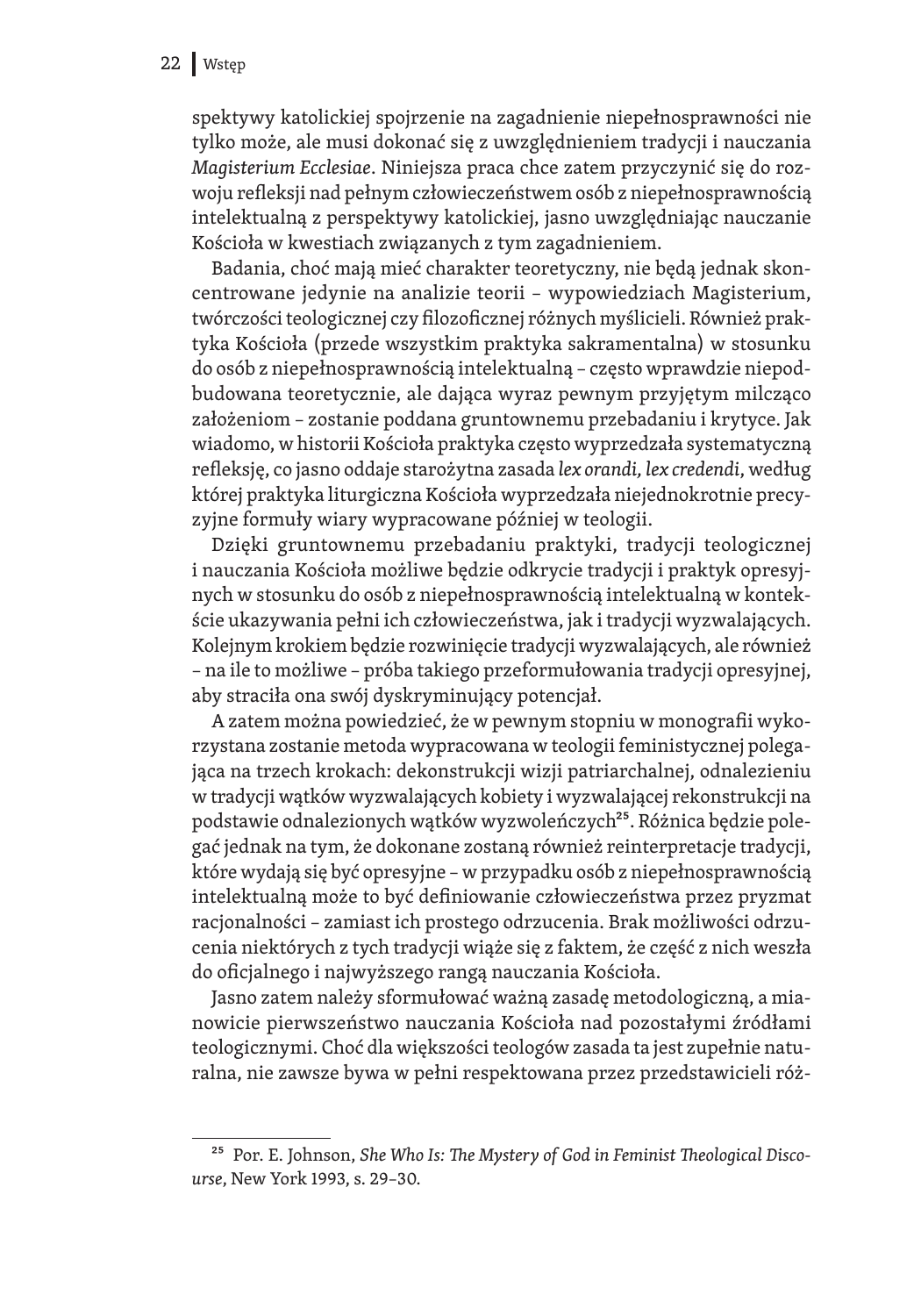Anna Maliszewska

#### **Towards an inclusive anthropology: Profound intellectual disability and humanity**

#### **A study in Catholic theology of disability**

#### Summary

The specifically defined subject of analyses contained in the present study is a notion of humanity of persons with profound intellectual disabilities. It comes down to answering the following question: Are persons with a form of profound intellectual disability in fact considered human persons? And if so, are they human persons to the exactly same extent as the remaining representatives of the *Homo sapiens* species? Are we able to offer a "definition" of humanity that would encompass all human beings? And whom, eventually, should we include amongst the said human beings?

This project, however, aims not to create an anthropology of intellectual disability that would adequately describe persons with profound intellectual disabilities but would not be suitable for all human persons. Therefore, the title refers to an inclusive anthropology, namely, one that would account for all individuals, regardless of their condition and stage of their life development. What is intended herein, then, is such a wording of the humanity "definition", so that there is no need for "exceptions" and persons with profound intellectual dis‑ abilities are not left out in, or even outside, the margins of humanity. What is more, the inclusive anthropology means that people with intellectual disabilities – as fully-valid human beings – are capable of revealing to us the truth about humanity in a way that would be hardly feasible, or impossible, without them.

As indicated by the title, it is a theological work, which means it originates from within faith, particularly Catholic faith. So, for the questions asked, concerning humanity of persons with intellectual disabilities, the answers are also sought within faith. The treatise's purpose is, moreover, to contribute to advancement of Catholic theology of disability, which on the one hand makes the teaching of the Catholic Church along with its anthropology a departure point, and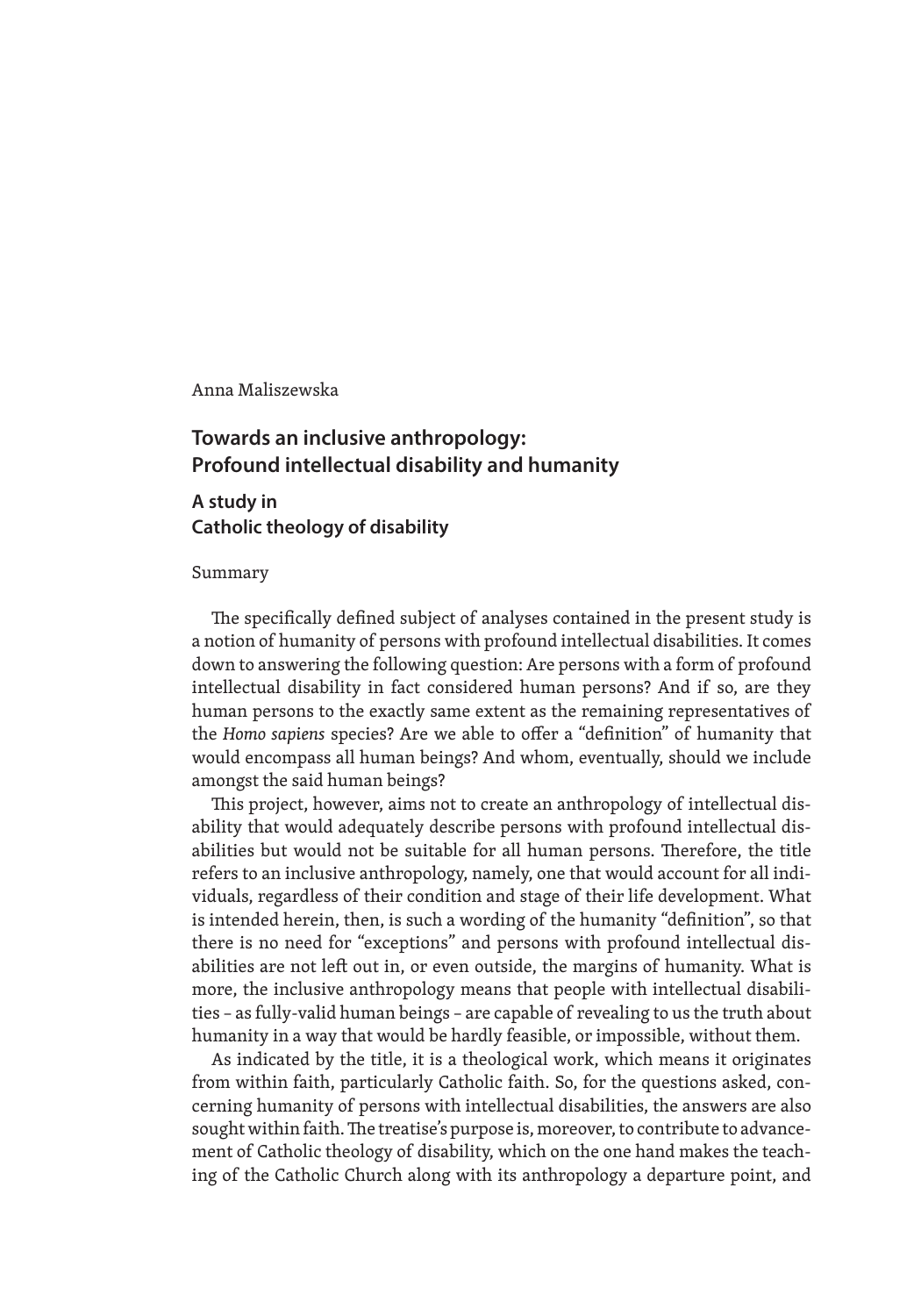#### 330 Summary

on the other hand, the hitherto achievements in theology of disability serve herein as a reference point. The said purpose points to the sources referred to and cited in the work, which are, mostly, documents of the Church's Magisterium, as well as works on theology of disability. The analyses are ceaselessly ac‑ companied by the fundamental theoretical claim and practical aim stemming from theology of disability: persons with intellectual disabilities are absolutely equal to fully-abled individuals. Such a claim is, however, not a mere ideologically-assured assumption, yet finds its justification in the faith of the Church – originating form God's Revelation – in unconditional equality of all human be‑ ings (Romans 2.11, Acts 10.34, Galatians 3.28).

The very fact of the research being conducted from a vantage point of theological anthropology or, to be more precise, from a standpoint of Catholic theological anthropology, translates, first of all, into full appreciation of doctrinal messages of the Magisterium of the Catholic Church relating to the human na‑ ture, and secondly, into an attempt to interpret this teaching in a way that would reveal the full humanity of persons with intellectual disabilities.

Statements by the *Magisterium ecclesiae* often stress that human nature involves rationality, more precisely "rational spirit" (cf. among others Council of Vienne 1311–1312, Fifth Council of the Lateran 1513), which may cause quite significant issues if we apply such statements to an individual lacking "the use of reason". It is worth noticing, at the same time, that the Church Magisterium uses descriptions of this kind when speaking of very particular individuals, namely children who have not attained the use of reason. Here we reach quite a bit of paradox, since the Church, on the one hand, does not deny the humanity of small children, foetuses, or persons with intellectual disabilities, on the other hand, however, the Church claims that rationality determines human nature.

The present publication does not consider the teaching of the Catholic Church pertaining to rationality and freedom of human being as discriminatory against or oppressive towards persons with intellectual disabilities, and by the same token, does not reaffirm the thesis – supported by some theologians – that the mentioned teaching should be discarded and relativized, but rather takes a completely different path. As a result of the analyses undertaken, it is concluded that the outlooks displayed relating to the capabilities of persons with intellectual disabilities should be altered, and reversely - the fundamental truths regarding human beings should be perpetuated to keep their incessant presence in the tradition of the Church and its teachings. Resultantly, it is assumed that those persons, alike any other human beings, are fully equipped to know and love God (or to exercise their freedom of choice and reject God), to love other people and world, and even to – in their very particular way – rule over the world. Those claims do not require any empirical proof, because by their very nature they are empirically unverifiable, which also applies to individuals fitting the so-called intellectual norm. The discussed, absolutely fundamental, facets of being human, are not restricted to biochemical reactions in the human brain, even though they may cause them.

Therefore, while claiming that persons with profound intellectual disabilities are capable of knowing (and loving), it is concurrently acknowledged that the notion of "knowing" itself must be reworded or reformulated, in order to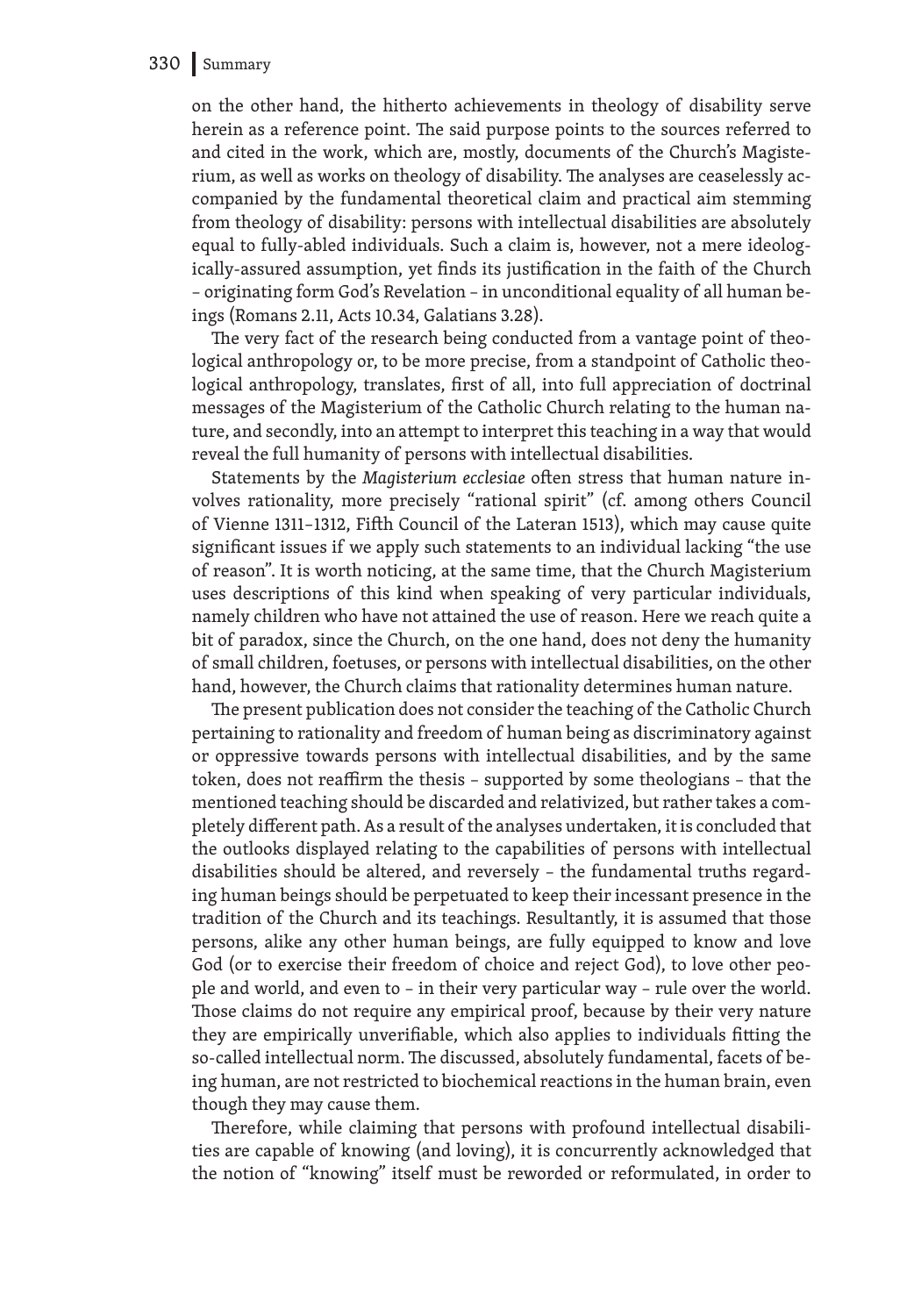#### 331 Summary

no longer be associated with the Enlightenment reason or IQ. Genuine human "knowing" is not restricted to what can be observed and measured, akin to humanity itself, which cannot be restricted to what is empirically verifiable.

The above notwithstanding, this work assumes some "empirical" criterion of humanity (of what constitutes being human). In the proposed take on the topic, the only observable condition of being considered human, is the origin from human parents: an individual is a human being (and therefore, a rational and free entity, so capable of loving) by sole virtue of having human ancestors. This statement has its roots not only in the ancient philosophy, but also in biblical image of the human being.

Accepting a fundamental claim by the Catholic Church concerning the humanity of persons with intellectual disabilities along with teaching on rationality and freedom of human person, this treatise simultaneously rejects the substantiation for it provided in respective Church documents that consists in ascribing to some individuals (foetuses, persons with profound intellectual disabilities) specifically human capabilities as a mere potential. For this kind of discernment establishes a kind of "double anthropology," and through it, a fundamental inequality amongst human beings, of which some actively explore a range of essentially human possibilities, while others possess them only as potential. What is more, through the above-mentioned claim, persons characterised by the said untapped potential are reduced to the remainder of visible creation, not in the least able to decide on the path to its own salvation.

Another notion discussed in the present work, which is both hard to implement in the case of persons with profound intellectual disabilities and representative of the major anthropological Christian tradition, namely imago Dei, is connected to the question of uniquely human possibilities. Based on the claim regarding rationality and freedom of persons with profound intellectual disabilities, a relational interpretation of God's image in human being has been built. Also in this case, there has been perpetuated the traditional, and prominent in documents of the Magisterium, understanding of the image of God, and at the same time, the thinking about persons with intellectual disabilities has been changed. In the proposition of understanding imago Dei put forward herein three most widely disseminated theological opinions are taken into account that consider the essence of the image of God in human person (uniquely human capabilities, relationality, ruling over creation). To briefly summarize the final conclusions: each and every person, due to his or her innate capabilities (rationality and free will) enters into relation of love freely, thanks to which he or she becomes similar to God – the Trinity of Persons loving one another, which is not without any impact on the surrounding material world (the facet of ruling over the creation).

The reflection undertaken in the present monograph does not come down to "adjusting" the persons with profound intellectual disabilities to the established and dominant narrative of the Church (a human person as imago Dei, as a ra‑ tional, free being that rules over creation), but rather – on the basis of Divine Revelation and experiences of people accompanying persons with profound intellectual disabilities on their life paths – it is proposed to view human being as fragile, dependant, unique, and called to praise and celebrate. Thus, the reflec-